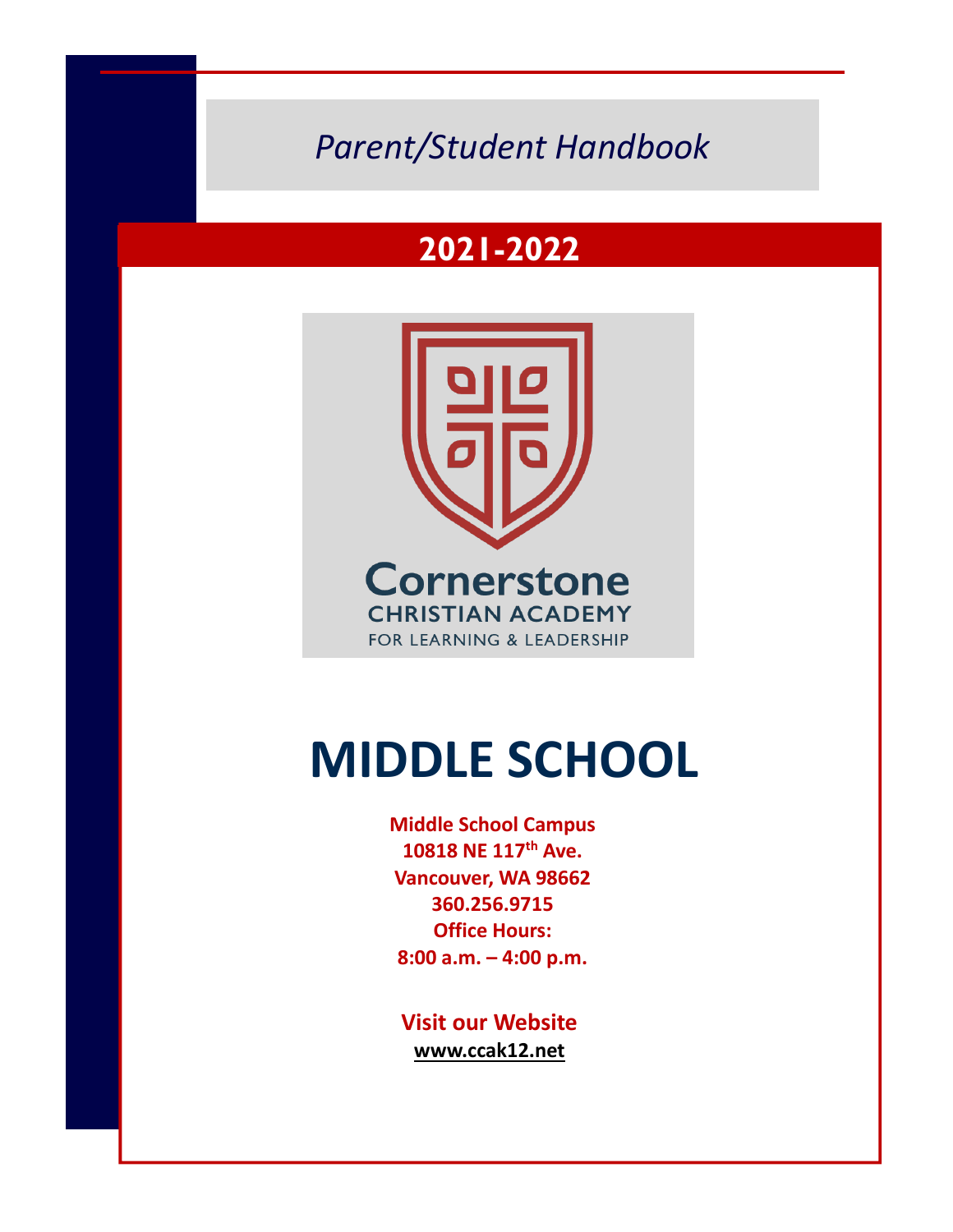# **Table of Contents**

|    | <b>Introduction</b>                       |             | Academics                                 |
|----|-------------------------------------------|-------------|-------------------------------------------|
|    | <b>Message from Principal</b>             |             | <b>Grade Level Placement</b>              |
|    | <b>Parent Contract Information</b>        |             | <b>Grading Scale</b>                      |
|    | Cell Phone Policy                         |             | <b>Parent-Teacher Conferences</b>         |
|    | <b>Technology Resources Policy</b>        |             | <b>Report Cards</b>                       |
|    | <b>Student Bus Policy</b>                 |             | <b>Student Testing</b>                    |
|    | 2020-21 Key Dates                         |             | Athletics                                 |
|    | History, Mission, Vision, Promise         |             | Athletic Code of Conduct                  |
|    | <b>Christian Education Philosophy</b>     |             | <b>Academic Eligibility for Athletics</b> |
|    | Anti-discrimination Policy                |             | Activities                                |
|    | <b>Statement of Faith</b>                 |             | Awards                                    |
| Ш  | <b>Student Objectives</b>                 |             | <b>Chapel and Assemblies</b>              |
|    | <b>Whole Student</b>                      | VII         | <b>Health Policy</b>                      |
|    | <b>Priority Student Learning Results</b>  |             | <b>Health Attendance Policy</b>           |
| Ш  | <b>Admissions Policies and Procedures</b> |             | Allergies and Medications                 |
|    | <b>Enrollment Fees</b>                    |             | <b>Health Care Provider Consent</b>       |
|    | Tuition                                   |             | <b>Chronic Conditions</b>                 |
|    | <b>Financial Assistance</b>               |             | <b>Emergency Medical Care</b>             |
|    | Enrollment                                | <b>VIII</b> | <b>Middle School Student Guidelin</b>     |
|    | <b>Classroom Size</b>                     |             | <b>Student Responsibilities</b>           |
|    | <b>New Students</b>                       |             | <b>Class Schedules</b>                    |
|    | <b>Student Withdrawal</b>                 |             | Not Allowed on Campus                     |
|    | <b>Extended Care Program</b>              |             | Make-Up and Late Work                     |
| IV | <b>General Information</b>                |             | <b>Standards for Assignments</b>          |
|    | <b>Entering/Exiting Campus</b>            |             | Cheating                                  |
|    | <b>Closed Campus</b>                      |             | <b>Interpersonal Relationships</b>        |
|    | <b>Release Authorization</b>              |             | <b>Bullying or Harassment</b>             |
|    | Carpool/Drop-off and Pick-up              |             | <b>Disciplinary Actions</b>               |
|    | Transportation                            |             | <b>Community Service</b>                  |
|    | <b>Field Trips</b>                        |             | D.C. American History Tour                |
|    | <b>School Closure/Emergencies</b>         |             |                                           |
|    | Natural Emergency Information             |             |                                           |
|    | Telephone Procedures-Office Phone         |             |                                           |
|    | iPods, MP3, Games, Cell Phones            |             |                                           |
| V  | <b>Miscellaneous</b>                      |             |                                           |
|    | <b>School Fines</b>                       |             |                                           |
|    | <b>School Pictures</b>                    |             |                                           |
|    | Lost and Found                            |             |                                           |
|    | <b>Parent Service Hours</b>               |             |                                           |
| VI | <b>Students</b>                           |             |                                           |
|    | <b>Student Expectations</b>               |             |                                           |
|    | Behavior                                  |             |                                           |
|    | <b>Dress and Grooming</b>                 |             |                                           |
|    | Attendance                                |             |                                           |
|    |                                           |             |                                           |
|    |                                           |             |                                           |
|    |                                           |             |                                           |

| <b>Introduction</b>                       |             | Academics                                 |
|-------------------------------------------|-------------|-------------------------------------------|
| Message from Principal                    |             | <b>Grade Level Placement</b>              |
| <b>Parent Contract Information</b>        |             | <b>Grading Scale</b>                      |
| Cell Phone Policy                         |             | Parent-Teacher Conferences                |
| <b>Technology Resources Policy</b>        |             | <b>Report Cards</b>                       |
| <b>Student Bus Policy</b>                 |             | <b>Student Testing</b>                    |
| 2020-21 Key Dates                         |             | Athletics                                 |
| History, Mission, Vision, Promise         |             | Athletic Code of Conduct                  |
| <b>Christian Education Philosophy</b>     |             | <b>Academic Eligibility for Athletics</b> |
| <b>Anti-discrimination Policy</b>         |             | Activities                                |
| <b>Statement of Faith</b>                 |             | Awards                                    |
| <b>Student Objectives</b>                 |             | <b>Chapel and Assemblies</b>              |
| <b>Whole Student</b>                      | VII         | <b>Health Policy</b>                      |
| <b>Priority Student Learning Results</b>  |             | <b>Health Attendance Policy</b>           |
| <b>Admissions Policies and Procedures</b> |             | Allergies and Medications                 |
| <b>Enrollment Fees</b>                    |             | <b>Health Care Provider Consent</b>       |
| Tuition                                   |             | <b>Chronic Conditions</b>                 |
| <b>Financial Assistance</b>               |             | <b>Emergency Medical Care</b>             |
| Enrollment                                | <b>VIII</b> | <b>Middle School Student Guidelines</b>   |
| <b>Classroom Size</b>                     |             | <b>Student Responsibilities</b>           |
| <b>New Students</b>                       |             | <b>Class Schedules</b>                    |
| Student Withdrawal                        |             | Not Allowed on Campus                     |
| <b>Extended Care Program</b>              |             | Make-Up and Late Work                     |
| <b>General Information</b>                |             | <b>Standards for Assignments</b>          |
| <b>Entering/Exiting Campus</b>            |             | Cheating                                  |
| <b>Closed Campus</b>                      |             | <b>Interpersonal Relationships</b>        |
| <b>Release Authorization</b>              |             | <b>Bullying or Harassment</b>             |
| Carpool/Drop-off and Pick-up              |             | <b>Disciplinary Actions</b>               |
| Transportation                            |             | <b>Community Service</b>                  |
| <b>Field Trips</b>                        |             | D.C. American History Tour                |
| <b>School Closure/Emergencies</b>         |             |                                           |
| Natural Emergency Information             |             |                                           |
| Telephone Procedures-Office Phone         |             |                                           |
| iPods, MP3, Games, Cell Phones            |             |                                           |
| <b>Miscellaneous</b>                      |             |                                           |
| <b>School Fines</b>                       |             |                                           |
| <b>School Pictures</b>                    |             |                                           |
| Lost and Found                            |             |                                           |
| <b>Parent Service Hours</b>               |             |                                           |
| <b>Students</b>                           |             |                                           |
| <b>Student Expectations</b>               |             |                                           |
| Behavior                                  |             |                                           |
| Dress and Grooming                        |             |                                           |
| Attendance                                |             |                                           |
|                                           |             |                                           |
|                                           |             |                                           |
|                                           |             |                                           |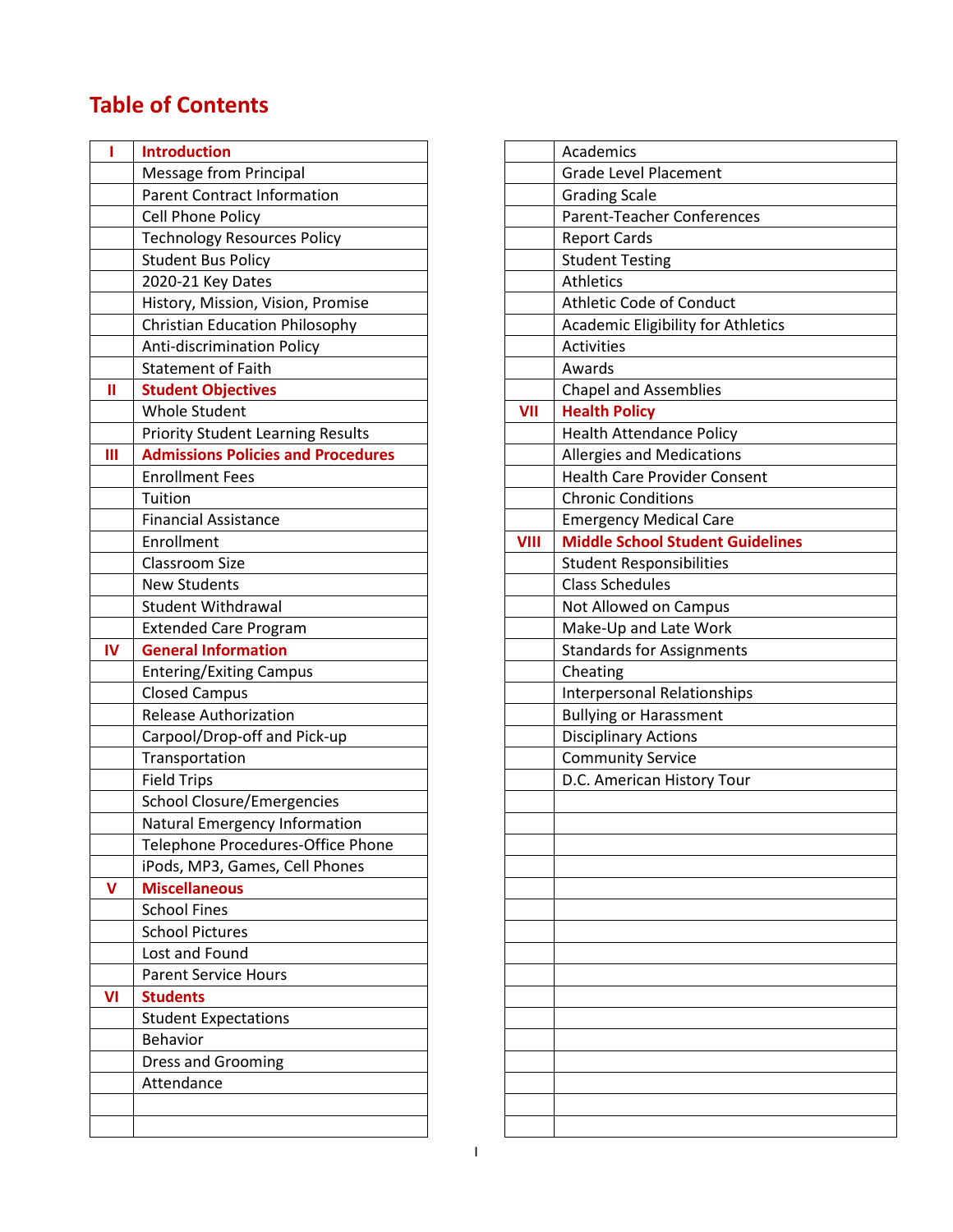# **I. Introduction**

# **A Message from the Principal**

Dear Families,

Welcome to Cornerstone Christian Academy for Learning and Leadership (CCA)! For those of you who are new to CCA, we are so blessed to have you part of our CCALL family! CCALL strives to provide our students and their families with a Christcentered, Biblically based environment and a strong sense of community.

The Student Handbook contains information about school programs, policies, and procedures. Please take time to go over this handbook with your student.

Communication is key to maintaining a strong home/school partnership. Do not hesitate to contact your child's teacher(s) or one of us if you have questions, suggestions, or concerns. We look forward to working closely with families to support our students' learning and spiritual growth.

Serving Christ through Education,

*Heather Frey* Middle School Principal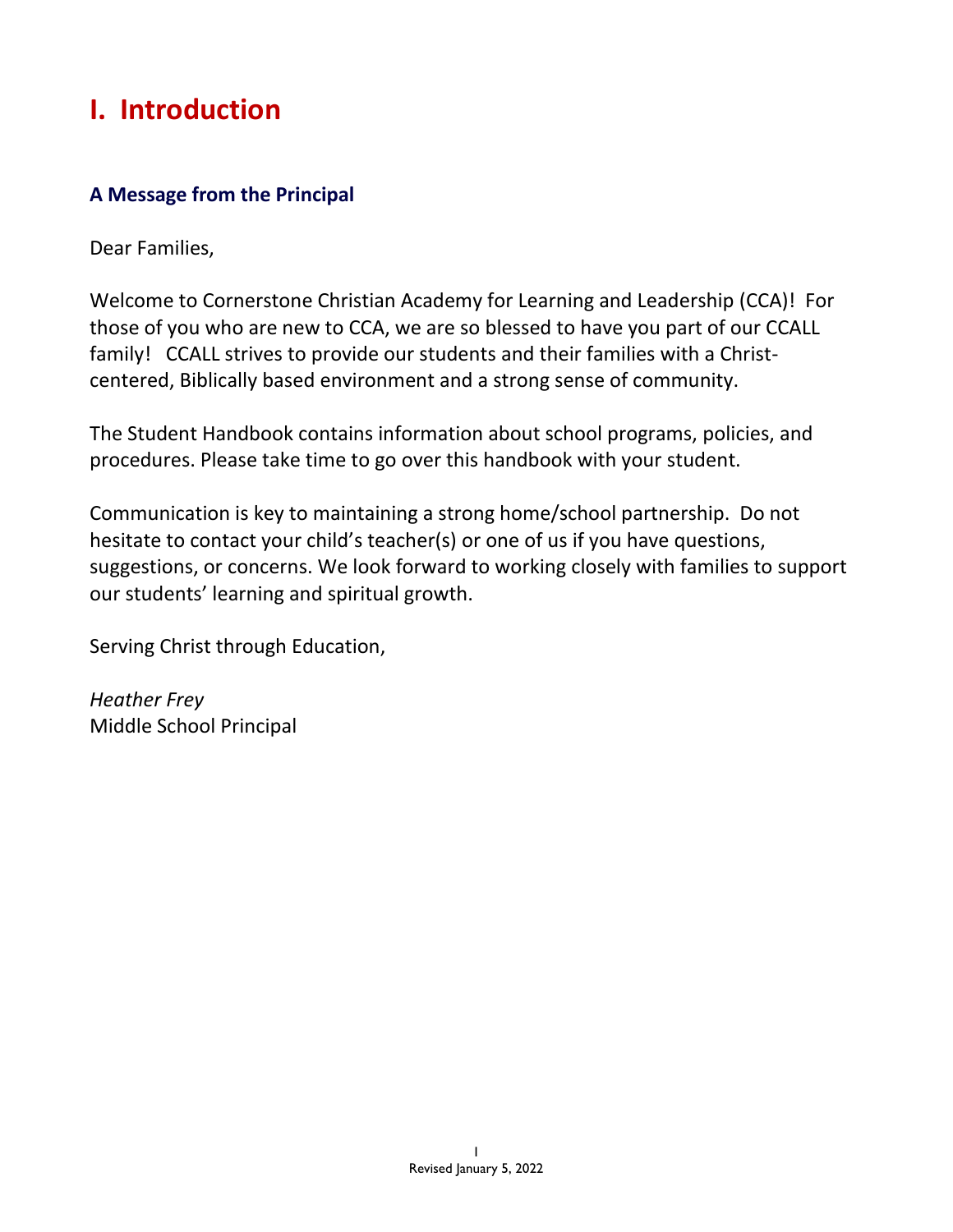### **Parent Contract Information**

**ADMISSIONS POLICY:** I/We understand that my/our child's attendance at Cornerstone Christian Academy for Learning & Leadership (CCALL) is a privilege and not a right. If at any time my/our child's conduct, academic progress or cooperation with CCALL's authorities is not in keeping with CCALL's requirements, regulations and/or the CCALL Statement of Faith, I/we understand that the school administration reserves the right to dismiss my/our child. Further, I/we agree that in the event that I/we cannot continue to support CCALL relating to the progress of my/our child, I/we agree to withdraw my/our child from CCALL in a quiet and orderly fashion. I/We understand and accept that if I/we withdraw or are requested to withdraw my/our child, there will be no refund of enrollment fees and tuition reimbursement, if applicable, will be prorated in accordance with CCALL policy. CCALL is a private, non-discriminatory Christian school and reserves the right to enroll and/or withdraw students at our discretion.

**PARENT-STUDENT HANDBOOK**: As a parent/guardian, I/we have read and accept all regulations of the school as presented in the CCALL Parent/Student Handbook, including the CCALL Statement of Faith, and fully support the Board of Trustees, administration, and staff in observance of such regulations and doctrine, and support the Christian learning environment created by CCALL. I/We understand and acknowledge that CCALL has the right, without prior notice, to modify or amend policies and practices within the limits and requirements imposed by law.

**STATEMENT OF FAITH**: I/We understand and agree with the mission and purpose of Cornerstone Christian Academy for Learning & Leadership and with the CCALL Statement of Faith.

**FINANCIAL AGREEMENT**: I/We agree to pay all tuition and fees for my/our child for the 2021-22 academic school year. I/We agree to fulfill all financial obligations promptly. I/We agree to set up my/our online payment plan through FACTS Management Company at the time of enrollment as required by CCALL. Enrollment is not complete until a 2021-22 FACTS Payment Plan has been set up. A \$25.00 late fee will be assessed to all accounts not paid by the due date. A \$30.00 fee will be assessed for returned payments. All fees are NON-REFUNDABLE. Tuition reimbursement will be prorated upon early withdrawal in accordance with CCALL policy. *ECE:* Tuition will be paid in equal monthly payments. *Elementary and Middle School:* Tuition will be paid in 10 or 12 equal monthly payments, beginning in July. Tuition paid in full by August  $31<sup>st</sup>$  will be given a \$200.00 discount.

**SERVICE HOURS**: I/We understand that the philosophy of CCALL cannot be fulfilled without parental involvement, which shall include, but is not limited to: volunteering in the classroom or at special events, PTF activities, fundraising, etc. A total of 30 service hours are required by each family with students enrolled in Elementary or Middle School. If these service hours cannot be completed, a \$15.00 fee per hour not worked will be assessed. (CCALL reserves the right to alter this requirement based on COVID-related restrictions.)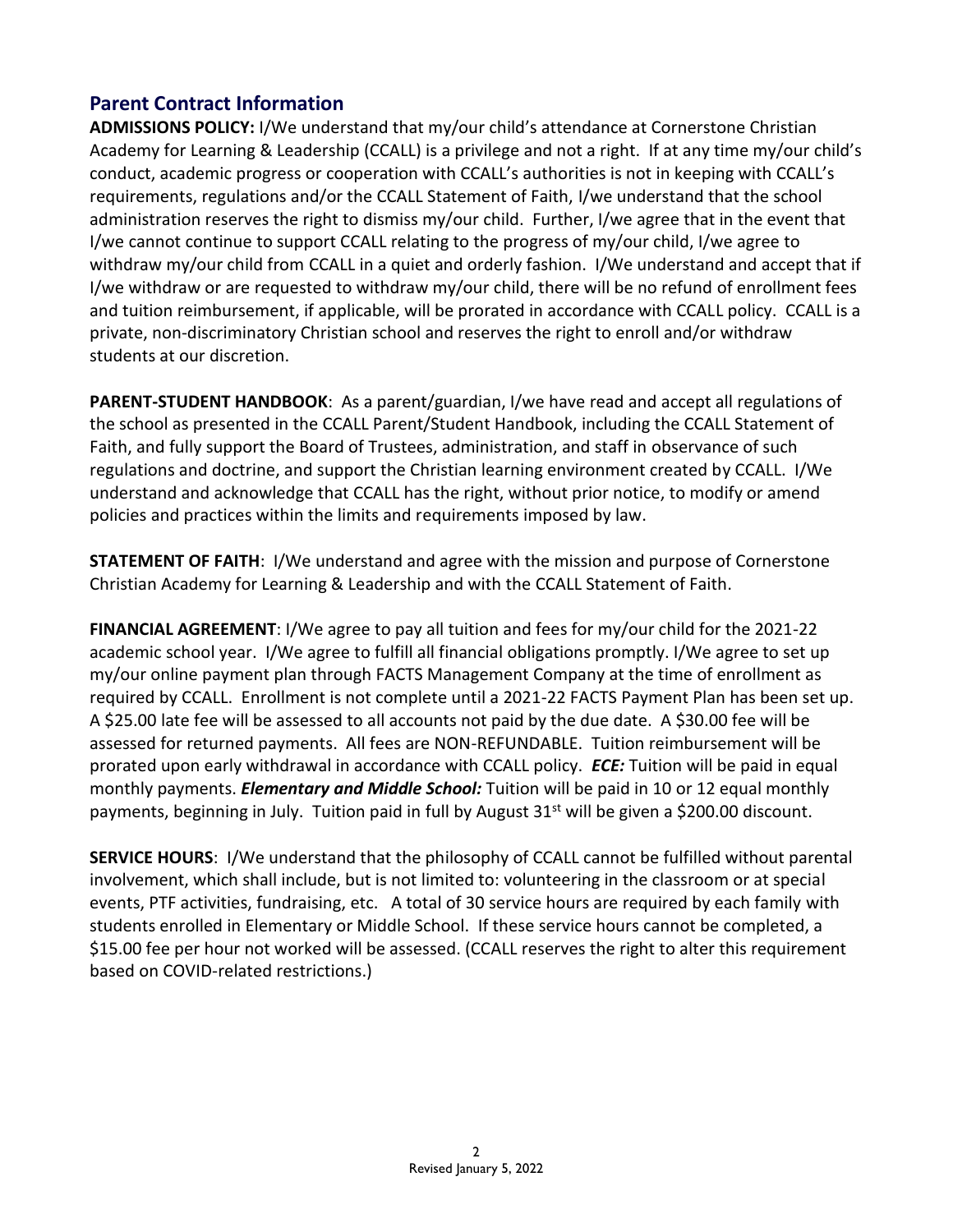**REFERRAL INCENTIVE:** I/We understand referral discounts are available to CCALL families who are listed by a new family on the application for enrollment form at the time of application submission. Referral discounts will be applied as a tuition reduction at the end of the 6th consecutive month in which the new family is enrolled and in good standing. Although limitations may apply relating to new families receiving tuition assistance or attending part-time, there is no limit on the number of families that may be referred and for which a referral discount may be received.

**PAST DUE ACCOUNTS:** I/We understand my/our child will not be permitted to continue attending school if our account becomes 45 days or more past due. I/We understand that in order to re-enroll our child, our account must be current. In the event of legal action on this account, I/we agree to pay any and all costs of such suit,

collection and attorney fees. I/We understand and agree that late payments and unpaid accounts are subject to late fees and interest charges as outlined in the Tuition Payment Agreement.

**DAMAGES:** I/We agree to assume full financial responsibility for damages caused by my/our child.

**PLACEMENT:** I/We understand that CCALL has full discretion in the class placement of my/our child.

**SPECIAL NEEDS:** I/We understand that by signing this Parent Contract that CCALL has a very limited ability to accommodate children with special needs (physical, educational, behavioral & dietary), and these needs will be taken into consideration during the review process prior to admission. All applicable federal and state laws will be reviewed and adhered to during the admissions process.

**EARLY WITHDRAWAL:** I/We understand that if I/we withdraw our my/child before the end of the school year, prorated tuition and School Age Extended Care Program fees must be paid in full, lost or damaged laptops, iPads, and/or books from the classroom or the library must be replaced or paid for in order to receive report card(s) and/or student records. Enrollment fees are non-refundable.

**CHAPEL:** Attendance of chapel services and scripture memorization are mandatory for all Elementary and Middle School students. The ECE 3 ½ through 5 year old classes will attend chapel services weekly. Parents are welcome to attend chapel services.

**COMMUNICATION:** I/We understand that I/we will be responsible for reading school newsletters, emails, and other school communication concerning my/our child's grades/homework, events, and other school information.

**DISCIPLINE AND CONDUCT**: I/We agree to support the school in the discipline of my/our child as outlined in the CCALL Parent/Student Handbook. I/We further agree to require our child to show respect for those in authority over them in the school such as administrators, teachers, assistants, custodians, and staff. I/We understand that a student who persists in unacceptable conduct will not be permitted to remain in school.

**BIBLICAL CONFLICT RESOLUTION**: I/We agree to follow the conflict resolution strategy outlined in Matthew 18:15-16. "Moreover, if your brother sins against you, go and tell him his fault between you and him alone. If he hears you, you have gained your brother. But if he will not hear, take with you one or two more, that "by the mouth of two or three witnesses every word may be established."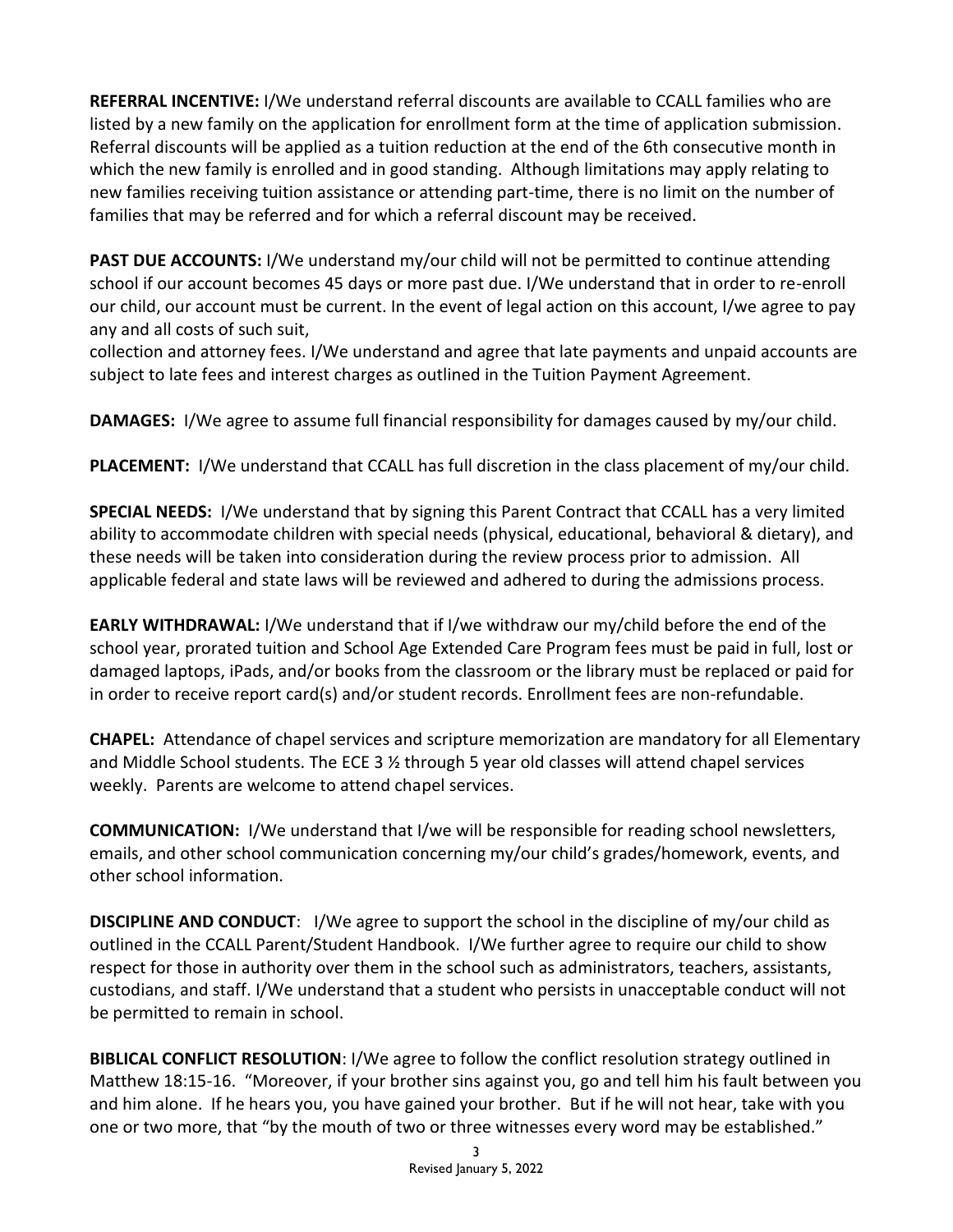Should a situation arise in the classroom, the first course of action will be to communicate directly with the teacher about the issue. If resolution cannot be reached, then the next step will be to bring it to the principal. The final step will be to schedule a meeting with the superintendent. I/We agree to follow these steps should conflict arise. I/We agree not to use social media as a vehicle to air any school-related grievances.

**RELEASE OF STUDENTS:** I/We hereby attest that I/we have legal physical custody of my/our child and that no other person has legal physical custody of my/our child. I/We acknowledge and agree that CCALL may release my/our child to the custody of any person possessing legal physical custody of my/our child or to any person duly authorized in writing by any person possessing legal physical custody of my/our child.

I/We promise to notify CCALL immediately in writing of any change regarding which persons have legal physical custody of the student and any change regarding the authority of CCALL to release the student to the persons designated above. Additionally, I/we promise to notify CCALL immediately in writing of the existence of any custody dispute involving the child, including any custody dispute existing at the time of this Agreement.

**MEDICAL INSURANCE**: I/We understand that I/we are responsible to maintain adequate medical insurance to

cover my/our child's medical needs or emergencies while attending CCALL and CCALL sponsored activities.

**SCHOOL HEALTH POLICY**: I/We understand that in the event my/our child becomes ill or sustains an injury which is of an urgent nature while in the care of CCALL, 911 will be called and the child transported to the nearest hospital for care. If the illness or injury is of a less serious nature, CCALL personnel will evaluate and notify the parent/guardian. NO medications will be administered without proper written permission from the physician and the parent/guardian. I/We understand that all medication brought to school must be accompanied with a physician's permission slip. I/We give permission for CCALL staff to administer first aid or CPR as deemed necessary.

**LIABILITY:** I/We release CCALL and staff from all liability, except negligence, while my/our child is under school care and responsibility.

**PROCEDURE FOR GRIEVANCES**: In the highly unlikely event that I/we are ever unable to resolve a dispute with CCALL, I/we agree to attempt to resolve the dispute without litigation by following the Biblical principles set out in Matthew 18. By signing this Agreement, I/we agree with CCALL that any claim or dispute arising from or related to this agreement and my/our child's attendance at CCALL shall be settled by mediation and, if necessary, legally binding arbitration. I/We will attempt to mediate and resolve all disputes within CCALL structure as outlined in the CCALL Parent/Student Handbook. However, if an agreement is not reached then we will mutually agree to an outside arbitrator. Judgment upon an arbitration decision shall be binding and may be entered in any court otherwise having jurisdiction. The parties understand that these methods shall be the sole remedy for any controversy or claim arising out of this agreement and expressly waive their right to file a lawsuit in any civil court against one another for such disputes, except to enforce an arbitration decision. In that case, judgment upon an arbitration award may be entered by any court having competent jurisdiction, in conformity with the laws of Washington State and venue for the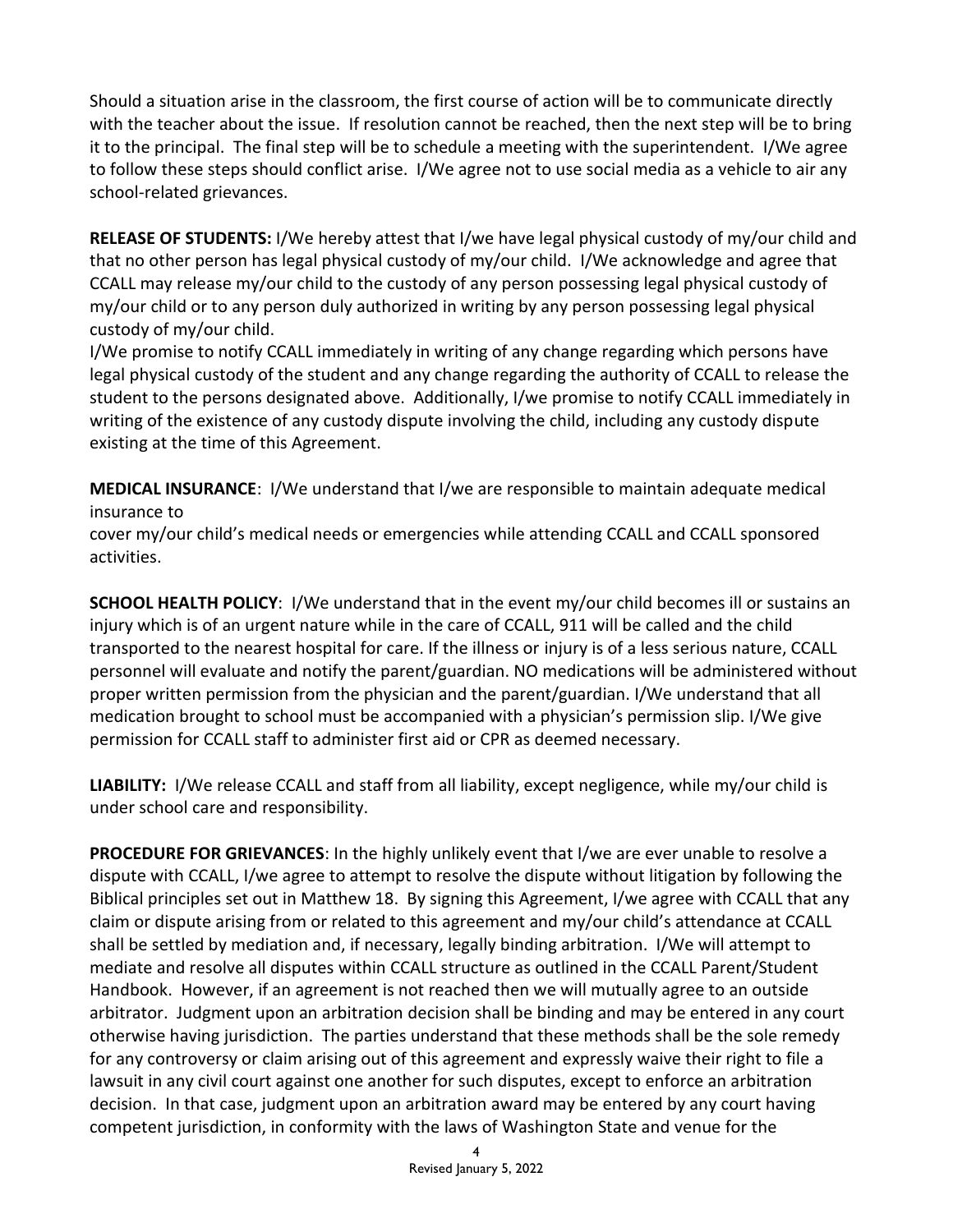mediation/arbitration will be in Washington State. Of course, CCALL is required to maintain certain insurance policies. Therefore, this conflict resolution provision is conditioned upon agreement by CCALL's insurers that, in light of the particular facts and circumstances surrounding the disputed matter, this provision, and the process it establishes, will not diminish any insurance coverage maintained by CCALL.

**FAMILY INFORMATION RELEASE**: I/We understand that my/our name and contact information have been added to CCALL's database and I/we may receive school publications as well as information (letters, phone calls, etc.) regarding school activities and enrollment information, etc.

**SCHOOL DIRECTORY INFORMATION RELEASE**: Directory information consists of parent names, student names, addresses, phone numbers, and email addresses. This directory is for social and/or school-related issues only and is not to be used for solicitation. I/We understand that I/we are to respect the privacy of all families attending CCALL. If you would like to be exempted from this list, please contact Sarah Thulin at sthulin@ccak12.net.

**MEDIA RELEASE (PHOTOGRAPHY & VIDEO)**: I/We understand and agree that any photos and/or video taken during this school year may be used for advertising and/or promotional purposes to include: promotional videos, literature/brochures, CCALL Facebook postings, etc. I/we hereby give permission to CCALL to photograph and/or video my/our child for publicity. If there is a reason your child cannot be photographed or recorded, you must submit this request in writing to [sthulin@ccak12.net.](mailto:sthulin@ccak12.net)

**SCHOOL ACTIVITIES:** In submitting this application for my/our child, it is my/our desire to have him/her attend the school year 2021-22. I/We give permission for my/our child to take part in all school activities, including athletics and CCALL-sponsored field trips away from CCALL premises, and absolve CCALL from any liability to me/us or my/our child because of any injury to my/our child at CCALL or during any CCALL activity. In case of an accident, allergies or serious illness, I/we request that CCALL contact me/us but I/we also waive and release CCALL from any liability in regard to these circumstances. If CCALL is unable to contact me/us or the provided emergency contact when circumstances indicate immediate action is required, the CCALL administration may make whatever arrangements deemed necessary in their best judgement.

**INDEMNIFICATION:** I/We agree and promise to indemnify CCALL against any damages arising from any misrepresentation made herein and against any damages arising from the undersigned's failure to timely notify CCALL pursuant to the promises set forth in the preceding paragraphs.

# **Cell Phone Policy**

Cornerstone Christian Academy for Learning and Leadership discourages cell phones on campus. However, if the parent/guardian deem it necessary for their child to have a cell phone while at school, the following rules must be adhered to:

- 1. Cell phone use is limited to communication between the student and parent/guardian only.
- 2. Cell phones are to be turned off and stored during school hours.
- 3. Cell phones must be stored in the student's backpack.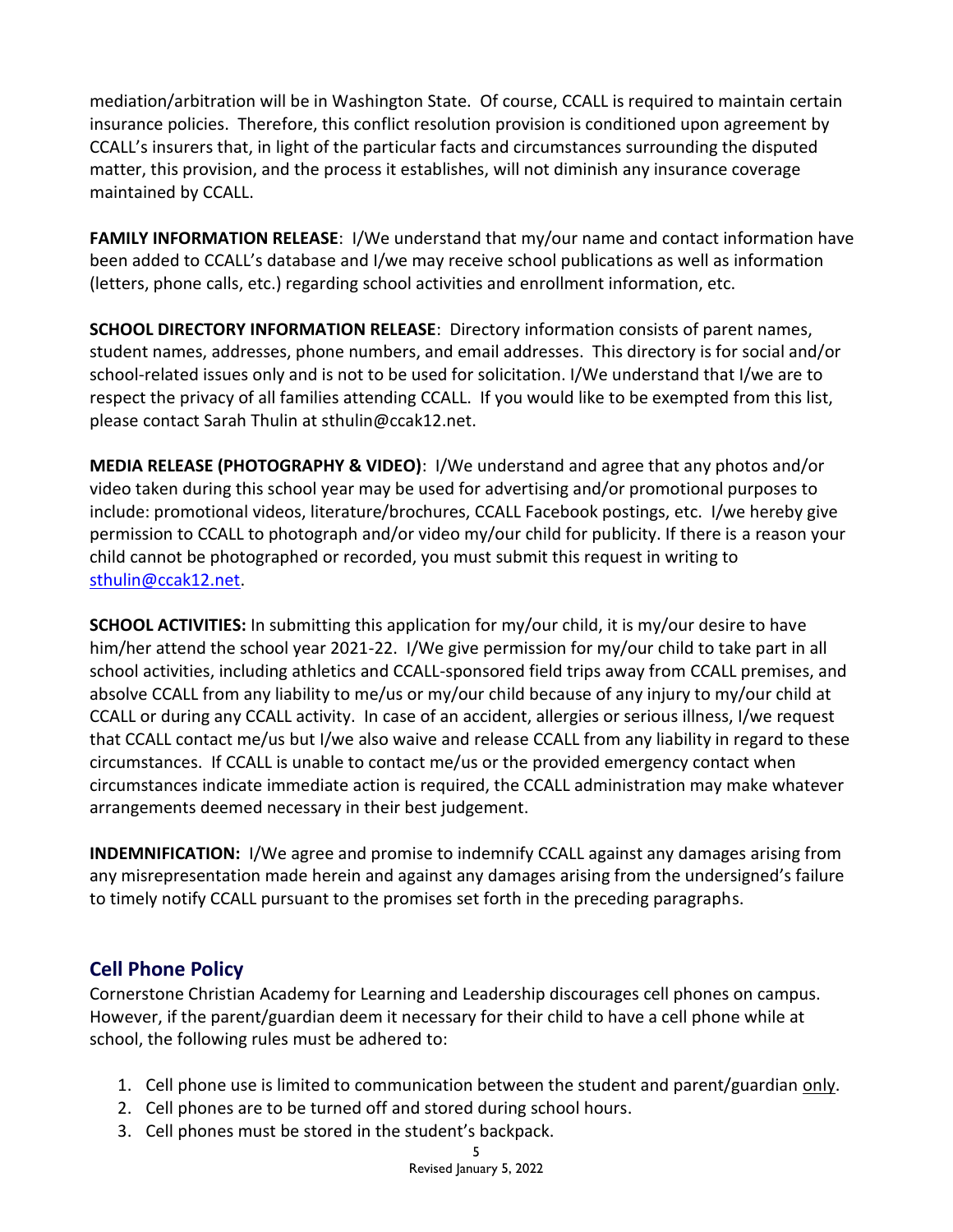If the student does not comply with these rules, the cell phone will be confiscated and must be picked up by the student's parent/guardian. The student will lose the privilege of having a cell phone at school if there are repeated violations during the school year. By signing the release in your Enrollment Packet, you agree to follow the above rules for cell phones and agree to release CCALL and staff from responsibility for any illegal or inappropriate student behavior, damage, or loss of a cell phone.

# **Technology Resources Policy**

The mission of Cornerstone Christian Academy for Learning & Leadership is to transform our community and world through educational excellence and innovation, serving as ambassadors for Jesus Christ, reconciling all to God. Students at CCALL are provided access to technology in classrooms, library, and labs to assist in achieving this mission. Students must follow the established guidelines for acceptable use of technology in order to maintain the privilege of access. The following acceptable use guidelines have been established for all students.

The technology resources available to CCALL students may include, but are not limited to, hardware, software, data, electronic textbooks and materials, communication devices, printers, servers, filtered Internet access, and local and wide area networks. All activities conducted using CCALL's technology resources are governed by this Agreement and include, but are not limited to, email, Internet, blogging, podcasts, interactive websites such as social networking, Web sites, chat rooms, video conferencing, etc.

#### **PURPOSE**

CCALL provides technology resources for student use to: 1) promote CCALL's spiritual and educational goals by facilitating resource sharing, innovation, and communication; and 2) assist in preparing students for a Godly and fruitful life by providing students with knowledge and skills regarding the safe and appropriate use of technology resources.

#### **PRIVILEGE**

The use of CCALL's technology resources is a privilege, not a right. Laptop computers or iPads issued through the one-to-one program are the property of Cornerstone Christian Academy for Learning and Leadership. Students have no ownership, interest, or right to title in these devices. Students may be allowed to check out their assigned laptop or iPad to take home when homework is required to be done outside of the regular school day. Laptops must be transported from school with a laptop carrying case and may NOT be kept in regular book bags or backpacks. If problems occur with the student's laptop or iPad, this should be reported to the student's teacher immediately. All repairs will be conducted by Cornerstone Christian Academy for Learning and Leadership.

Inappropriate use of these resources may result in disciplinary action. The principal and/or teacher may limit, suspend, or revoke access to technology resources at any time. Because all technology and network resources are property of CCALL, staff has the right to monitor, inspect, copy, review, and store any and all usage of CCALL's technology resources including transmitted and received information, if staff suspects or is advised of possible breaches of security, harassment, or other violations of other school policies or rules.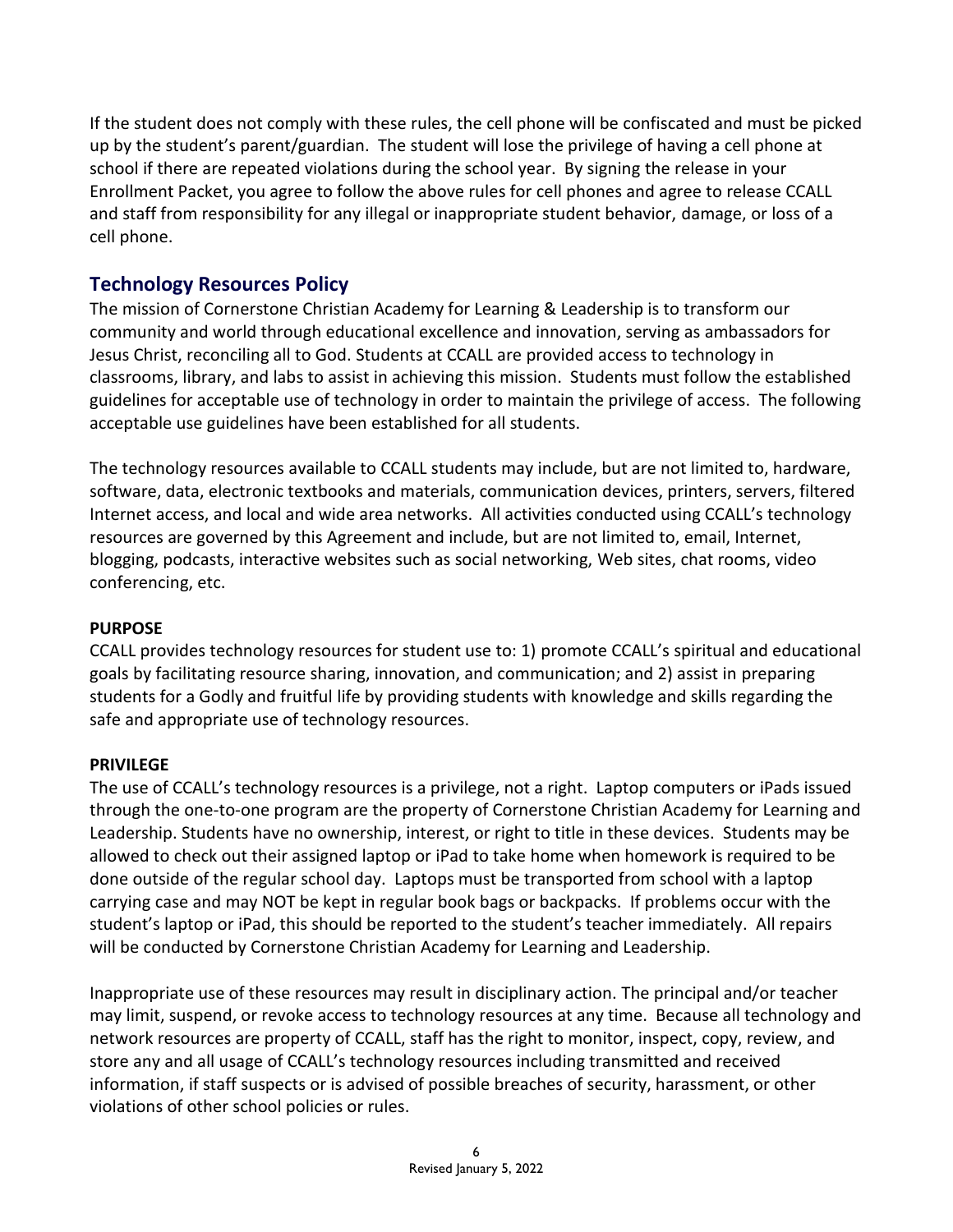#### **FILTERING AND MONITORING**

Given much of the material on the Internet is not consistent with the philosophies or educational goals of CCALL or a Biblical worldview, software safeguards, proper supervision, and careful instruction of students is a CCALL priority. Christian teachers, students, and families need to discern the varying worldviews represented on the Internet.

As required by the Children's Internet Protection Act (CIPA), content filtering and monitoring technology is used to restrict access to unacceptable materials on all Internet access provided by CCALL. However, no web filtering technology is 100% safe. Students who intentionally access, publish, or attempt to access or publish inappropriate or illegal material or Internet sites, will be subject to discipline outlined in the CCALL Parent/Student Handbook.

CCALL staff has the right to monitor, inspect, copy, review and store any and all usage of CCALL's technology resources including transmitted and received information at any time and without prior notice. All technology and network resources are the property of Cornerstone Christian Academy for Learning and Leadership. CCALL will fully cooperate with local, state, and federal officials in any investigation related to activities on the CCALL network.

#### **PARENT GUILDELINES**

The parents/guardians should understand that the assigned CCALL laptop or iPad will be used in classes to enhance teaching and improve student learning. Also, the use of a one-to-one device in classes will be a very important part of the educational experience. Failure to follow the guidelines below can significantly impact this experience. Parents agree to follow these conditions if the laptop or iPad is approved for checkout:

- When the laptop or iPad is checked out, parents will make sure it is returned to school the next morning fully-charged and with the power plug.
- The student and parent/guardian are responsible for the laptop or iPad from the time it leaves the school until it returns to school.
- Parents will make sure that the laptop or iPad travels safely between school and home in the bag issued by or approved by the school.
- Parents agree that no software applications, other than school-provided software, will be loaded onto the laptop or iPad while at home.
- Parents agree that there will be no tampering with the format of the laptop or iPad while it is at home.
- Parents agree to supervise the proper care and maintenance of the laptop or iPad while it is away from school.
- Parents agree to monitor student use of the computer while off school grounds, especially the internet websites their student accesses on unfiltered networks.

#### **STUDENT GUIDELINES**

Cornerstone Christian Academy for Learning and Leadership provides computers, the Internet, and other technology resources for educational use. As a student, I must act appropriately online and follow these rules: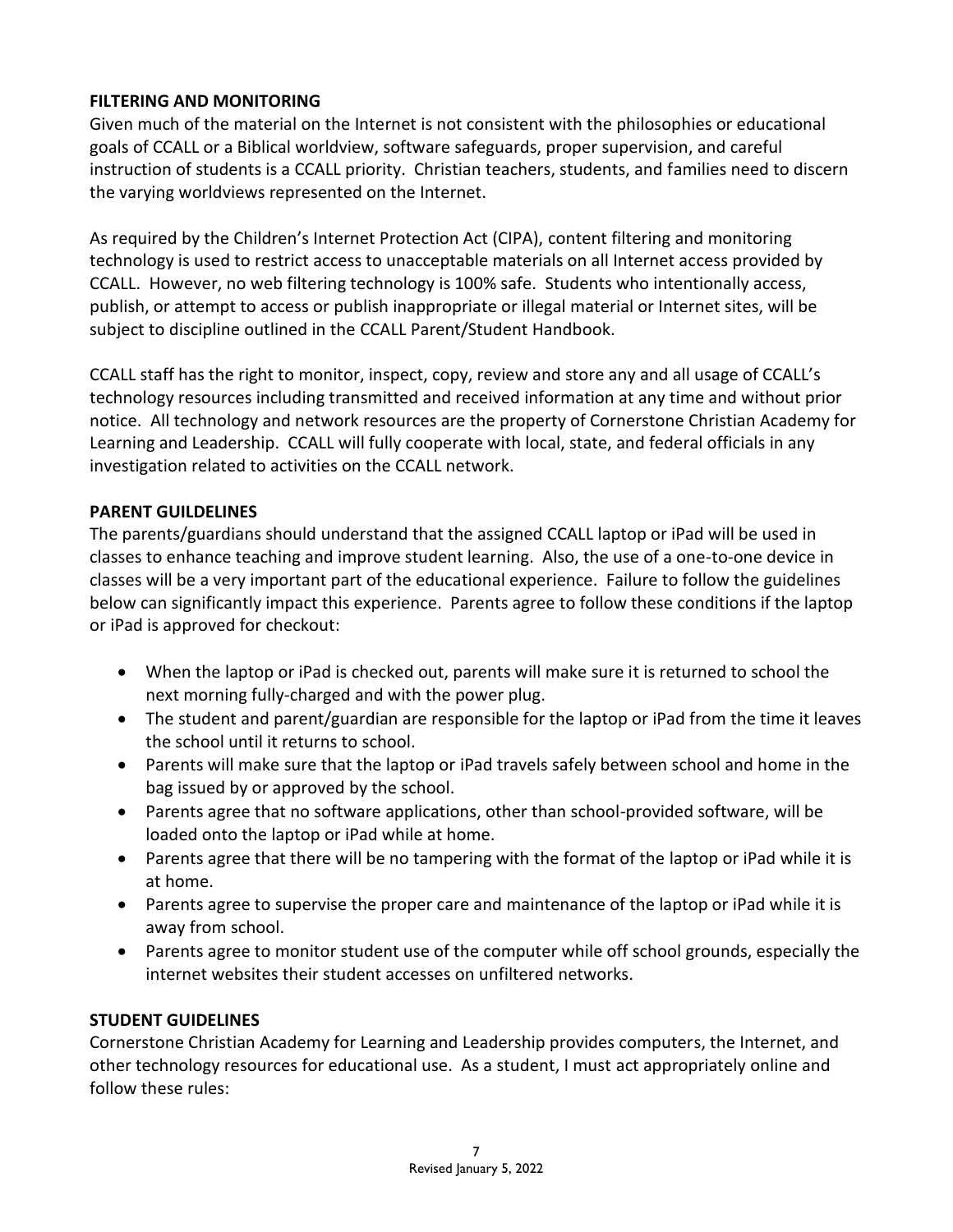- 1. I will only use the school's technology resources with the *teacher's permission* and for the purpose the teacher requests. Personal devices (iPads, laptops, phones) are not usually allowed and can only be brought to school and used with the teacher's permission.
- 2. I will respect *copyright laws* and will make sure to show where I found information and will not copy it without permission.
- 3. I will be *polite and show respect* and never *cyber-bully* others. I will never post or send messages or pictures that hurt, threaten, or embarrass other people and if someone cyberbullies me or sends me inappropriate pictures or messages, I will tell my parents or teacher right away.
- 4. I will *stay safe* on the Internet. When I am on social networking sites, in chat rooms, or on other sites that ask for information about me, I will not share personal information about myself or

others such as: home address, phone numbers, passwords, age, personal photos, or Social Security numbers. If anyone on the Internet tries to meet with me, I will refuse, and tell my parents or teachers immediately.

- 5. I will *tell my teacher immediately* if I or someone else accidentally opens an inappropriate web site or page; or if I see someone breaking any of the rules about using technology resources.
- 6. I will respect the technology resources and *take good care* of the school's equipment I use and know that I cannot use personal technology tools at school without permission.
- 7. I will *only use passwords* that have been given to me by the teacher.
- 8. I will not put any disks or portable drives into the computer unless they are *approved by the teacher*.
- 9. I will not upload or download any files or apps, including MP3s and images without *permission* from my teacher.
- 10. I will not attempt to *install, uninstall, or modify* any of the school's hardware or software systems.
- 11. I will *not buy or sell anything* using the school's computers or technology resources.

# **School Transportation Policy**

It is a privilege for a student to ride in school-arranged transportation, including busses, vans, or parent-owned vehicles. It is the responsibility of both the driver and student to do everything possible to make it a safe ride. The privilege of a student to ride in these vehicles is contingent on observation of safety rules and acceptable behavior.

- 1. Please enter and exit the vehicle in an orderly manner.
- 2. Be respectful towards everyone both verbally and physically.
- 3. The driver is in full charge of the vehicle and students. The driver will assign seats if necessary, and students must sit in the assigned seat facing forward during the entire ride.
- 4. If the vehicle is in motion, do not walk or run toward the vehicle. Approach the vehicle once it has come to a complete stop.
- 5. Students are responsible for the area in which they sit. No food or drinks in school-owned vehicles.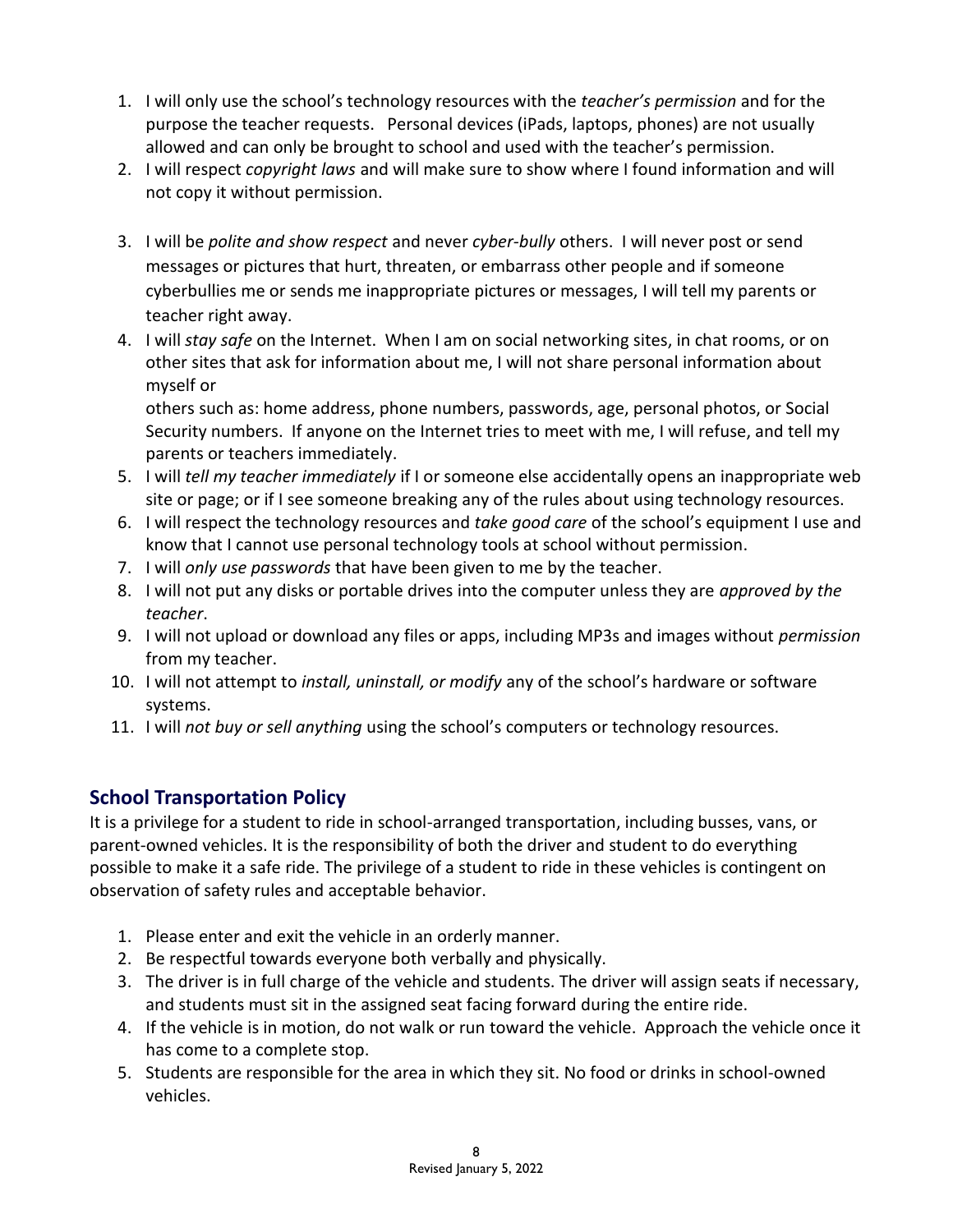- 6. Unnecessary conversation with the driver is prohibited. Classroom noise level and behavior are the expected standards in a vehicle.
- 7. To prevent injury, do not place objects, heads, hair or hands out of windows.
- 8. Students must sit in their seats facing forward. All aisles, emergency exits, and stairwells must be kept clear at all times; this includes students and/or objects.
- 9. To prevent injury and driver distractions, passengers are not allowed to stand or move around while the vehicle is in motion.
- 10. Aggressive behavior toward the driver or other passengers is unsafe and prohibited.
- 11. Throwing, spitting, kicking or shooting items inside the vehicle or out the windows is hazardous and prohibited.
- 12. Student will pay for any damage caused by the student to the vehicle.

#### **History**

Cornerstone Christian Academy for Learning and Leadership (CCALL) is a private, nondenominational, Christian school serving infants, toddlers, preschoolers, and K-8 students. It was a pioneer in Clark County for establishing a Christian school in 1982 and is recognized for its spiritual and academic excellence.

#### **Mission Statement**

The mission of Cornerstone Christian Academy of Learning and Leadership to transform our community and world through educational excellence and innovation, serving as ambassadors for Jesus Christ, reconciling all to God.

#### **Vision Statement**

The vision of Cornerstone Christian Academy for Learning and Leadership is the development of Christ-centered servant leaders.

#### **Our Promise**

We promise to provide a safe, nurturing, Christ-centered environment with highly-qualified, bornagain teachers who will stimulate and inspire the spiritual, academic, and physical development of all our students.

#### **Christian Educational Philosophy**

Our program and beliefs are based on a God-centered, biblical view of truth and mankind as presented in the Bible. All life is created for the purpose of glorifying God. Being born a sinner by nature and choice, man cannot in this condition know or honor God in his life. He can do this only by being born again through receiving Jesus Christ as Savior and Lord.

The process of education is a means used by the Holy Spirit to bring the student into fellowship with God, develop a Christ-centered mind and train him or her for life. As children develop, they must learn to see all truth as God's truth and integrate and interpret truth through God's Word. The Bible is taught so a child may understand God and His nature. We recognize that each student must be ready to live and work with others at home, in the local church, and in a changing secular society. Success is achieved by parents and teachers who model this same perspective of life on a daily basis.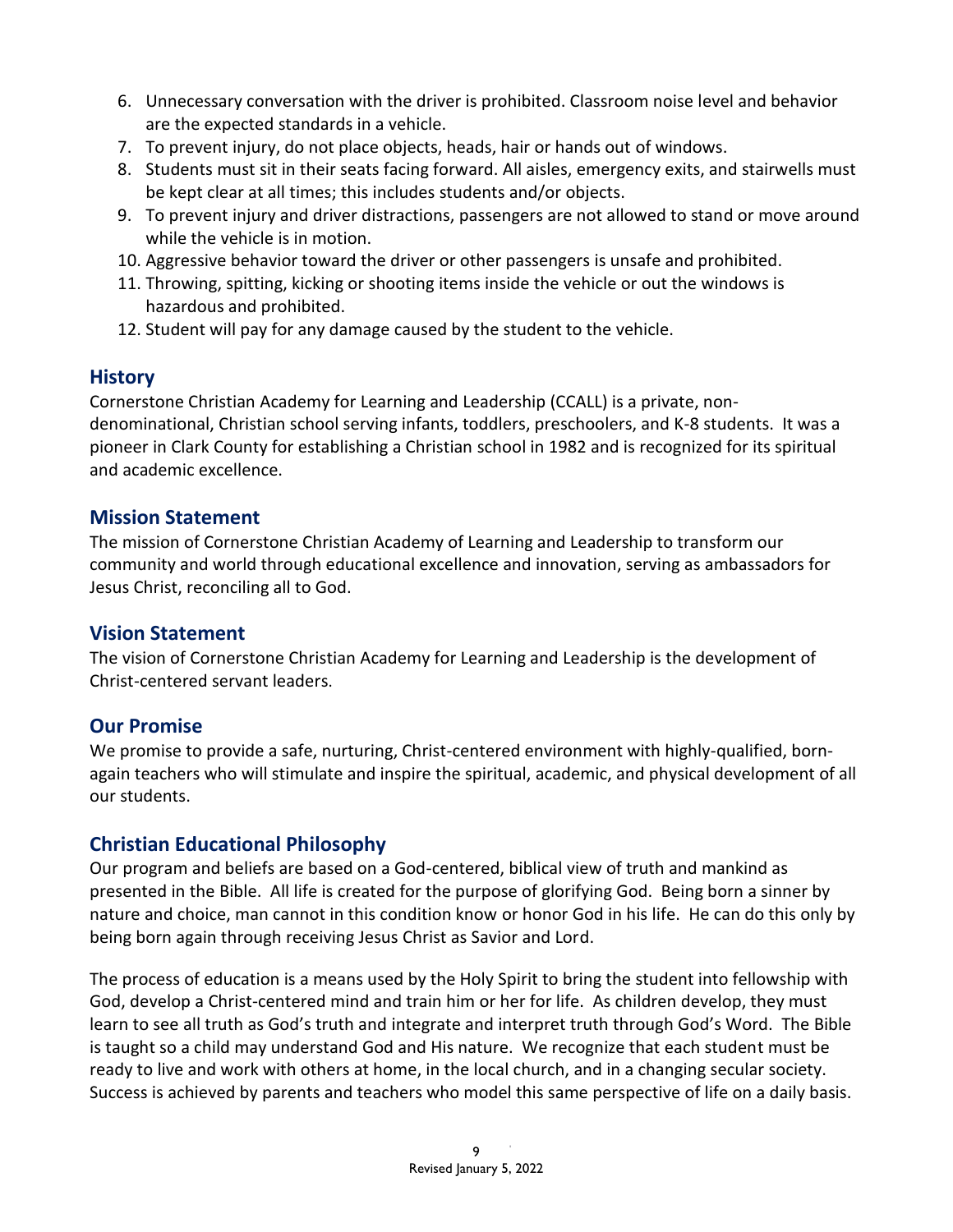God has commanded that children be taught to love Him and place Him first in their lives. Parents are responsible for the total education and training of their children and that is why we strive to partner with parents to teach the truth of God's Word and inspire students to excel.

# **Anti-Discrimination Policy**

CCALL admits students of any race, color, national and ethnic origin to all the rights, privileges, programs and activities generally accorded or made available to students at the school. CCALL does not discriminate on the basis of race, color, national and ethnic origin in the administration of its educational policies, admissions policies, financial assistance policies and athletic and other schooladministered programs.

# **Statement of Faith**

*Please read our Statement of Faith carefully. It defines who we are and what we believe. Our mission is to partner with parents to teach the truth and love of God's Word and to inspire students to pursue excellence spiritually, academically, and physically while equipping them for spending a lifetime of service to Jesus Christ. Our Statement of Faith is meant to be inclusive and not exclusive. We welcome you as we travel down the road together.*

- 1. **The Scriptures**: We believe that the Old and New Testaments are inspired revelations from God to man, and that the original documents are inerrant in fact and infallible in truth. The Bible thus constitutes the Word of God and are the believer's only rule for faith and living. (Isaiah 40:8; John 17:17; II Tim. 3:16)
- 2. **The Godhead**: We believe in the one living and true God, who is one in essence, but eternally existent in the three persons of the Father, Son, and Holy Spirit, each having the same nature and attributes. God is the creator of all things, and the source of all truth. He is separate from the world and universe, yet everywhere present as the sovereign ruler and sustainer of all things. (Gen. 1:1, 1:26-27; Is. 43:10, 13; Ex. 3:13, 14; Matt. 28:19; Col. 1:17)
- 3. **The Creation and Fall of Man**: We believe man was created in the image of God for the divine purpose of glorifying Him. But through Adam's original sin, man fell from his original state of innocence and became corrupt in nature. Consequently, man is under the wrath of God and is eternally lost apart from salvation through faith in the Lord Jesus Christ (Gen. 3:1-24; John 3:16- 18; Rom. 3:23, 4:12-21, 6:23)
- 4. **The Person and Work of Christ**: We believe that Jesus Christ, the second Person of the Trinity, was the pre-existent, eternal son of God; that He was conceived by the Holy Spirit and born of the virgin Mary; that He was fully God and man, yet without sin; that His death on the cross fully satisfied God's divine justice and accomplished our redemption; that His bodily resurrection from the dead confirmed His deity and atoning work, and fully guaranteed the redemption of all who believe; that He is now seated at the right hand of God in heaven, where as a High Priest, He serves as Intercessor and Advocate for all believers, that He is the only Mediator between God and man, the Head of His body (the church), and coming universal King. (Matt. 1:18; John 1:1-3, 14; Acts 4:12; Rom. 1:4; II Cor. 5:21; Eph. 1:1-14, 22; Col. 1:15, 2:9; II Tim. 2:5; Heb. 4:14, 10:18; Rev. 12:5)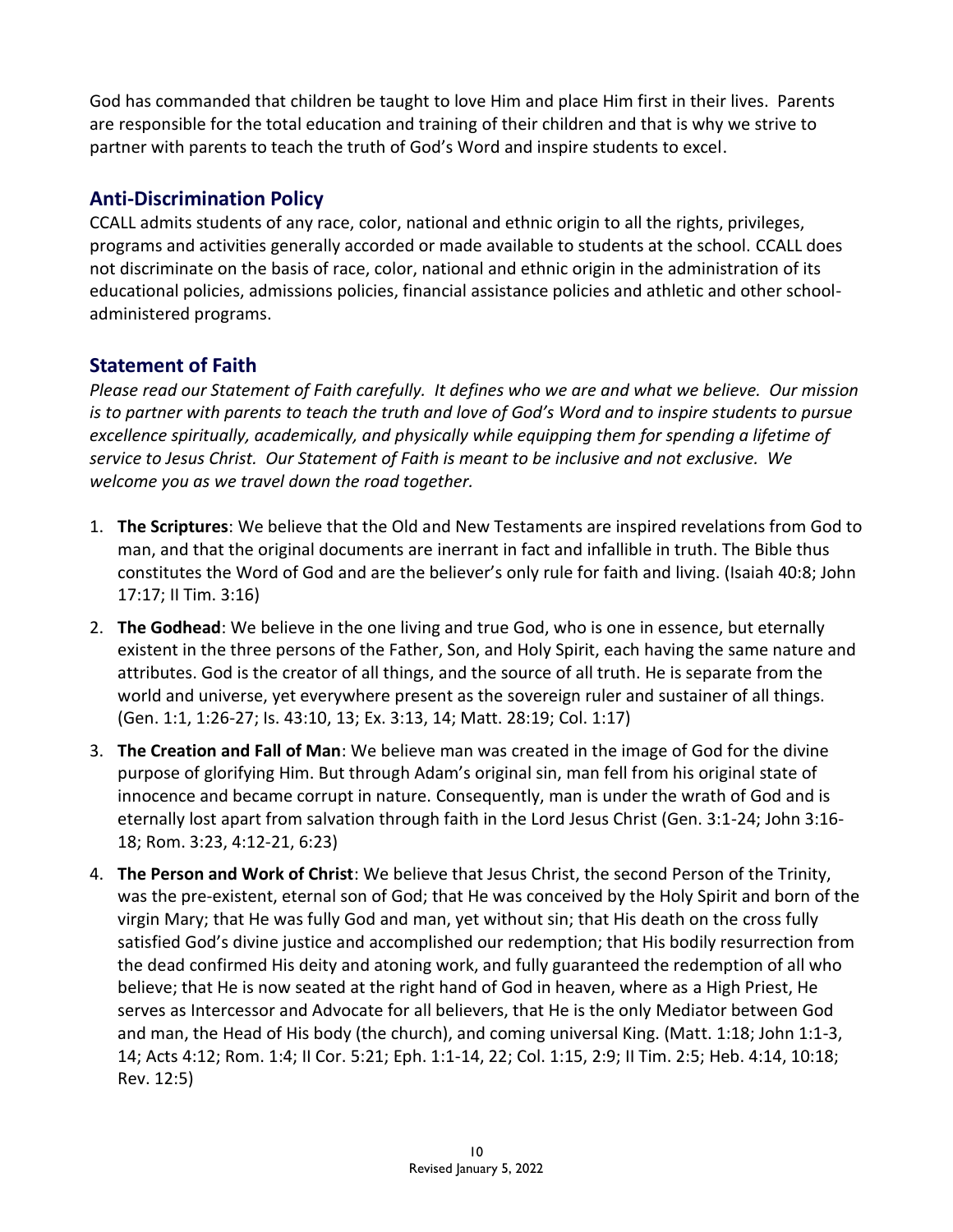- 5. **The Holy Spirit**: We believe that the Holy Spirit, the third Person of the Trinity, began His work in this present age at Pentecost, when He came as promised by Christ. In relation to unbelievers, He convicts of sin, righteousness, and judgment; in relation to believers He regenerates, baptizes into the body of Christ, indwells, sanctifies, instructs, bestows gifts and empowers for service, and preserves to the day of redemption. (Matt. 28:19; John 14:26, 16:7-15; Acts 1:5, 1:8, 2:1-40; Rom. 8:9; I Cor. 12:4-14; Eph. 1:13, 14)
- 6. **Salvation**: We believe that salvation is a gift of God's grace and is received by personal faith in the Lord Jesus Christ, totally apart from human merit or works. This salvation is evidenced by Christlike character, righteous living, and good works, as the believer submits to the indwelling Holy Spirit, in obedience to the Word of God. (Gal. 5:22-23; Eph. 2:8-9; I Tim. 1:5; II Tim. 1:9, James 1:21-27)
- 7. **The Church**: We believe that the church is the body of Christ, composed irrespective of denominational or organizational affiliation. Members of this spiritual body are directed in Scripture to associate together in local assemblies. The mission of the Church is to make disciples of all people and nations, and to bring them to maturity in Christ. (Matt. 28:18-20; I Cor. 12:13; Eph. 2:11-22, 4:11-16; Col. 1:28; Heb. 10:23-25)
- 8. **Satan**: We believe that Satan exists today as the enemy of God and the accuser of God's people. He persistently seeks to counterfeit the works and truth of God. (Is. 14:12-14; Eze. 28:12-17; Acts 26:18; Eph. 6:10-13; Rev. 12:1-17, 19:17-21)
- 9. **Future Things**: We believe in the personal return of the Lord Jesus Christ. We believe in the bodily resurrection of all the dead; the saved to eternal life, dwelling forever with Christ; the unsaved to everlasting judgment and condemnation. (Matt. 24:28-30; Acts 1:11; Rev. 21:1-6)
- 10. **Marriage/Sexuality**: We believe that God has established marriage as a lifelong, exclusive relationship between one man and one woman and that all intimate sexual activity outside the marriage relationship, whether heterosexual, homosexual, or otherwise, is immoral and therefore sin (Gen. 2:24-25; Ex. 20:14, 17, 22:19; Lev. 18:22-23, 20:13, 15-16; Matt. 19:4-6, 9; Rom. 1:18-31; I Cor. 6:9-10, 15-20; I Tim. 1:8-11; Jude 7). We believe that God created the human race male and female and that all conduct with the intent to adopt a gender other than one's birth gender is immoral and therefore sin (Gen. 1:27; Deut. 22:5).
- 11. **Sanctity of Human Life**: We believe that all human life is sacred and created by God in His image. Human life is of inestimable worth in all its dimensions, including pre-born babies, the aged, the physically or mentally challenged, and every other stage of condition form conception through natural death. We are therefore called to defend, protect, and value all human life. (Ps. 129)
- 12. **Final Authority for Matters of Belief and Conduct:** The Statement of Faith does not exhaust the extent of our beliefs. The Bible itself, as the inspired and infallible Word of God that speaks with final authority concerning truth, morality, and the proper conduct of mankind, is the sole and final source of all that we believe. For purposes of Cornerstone Christian Academy for Learning & Leadership's faith, doctrine, practice, policy, and discipline, our Board of Directors is the school's final interpretive authority on the Bible's meaning and application.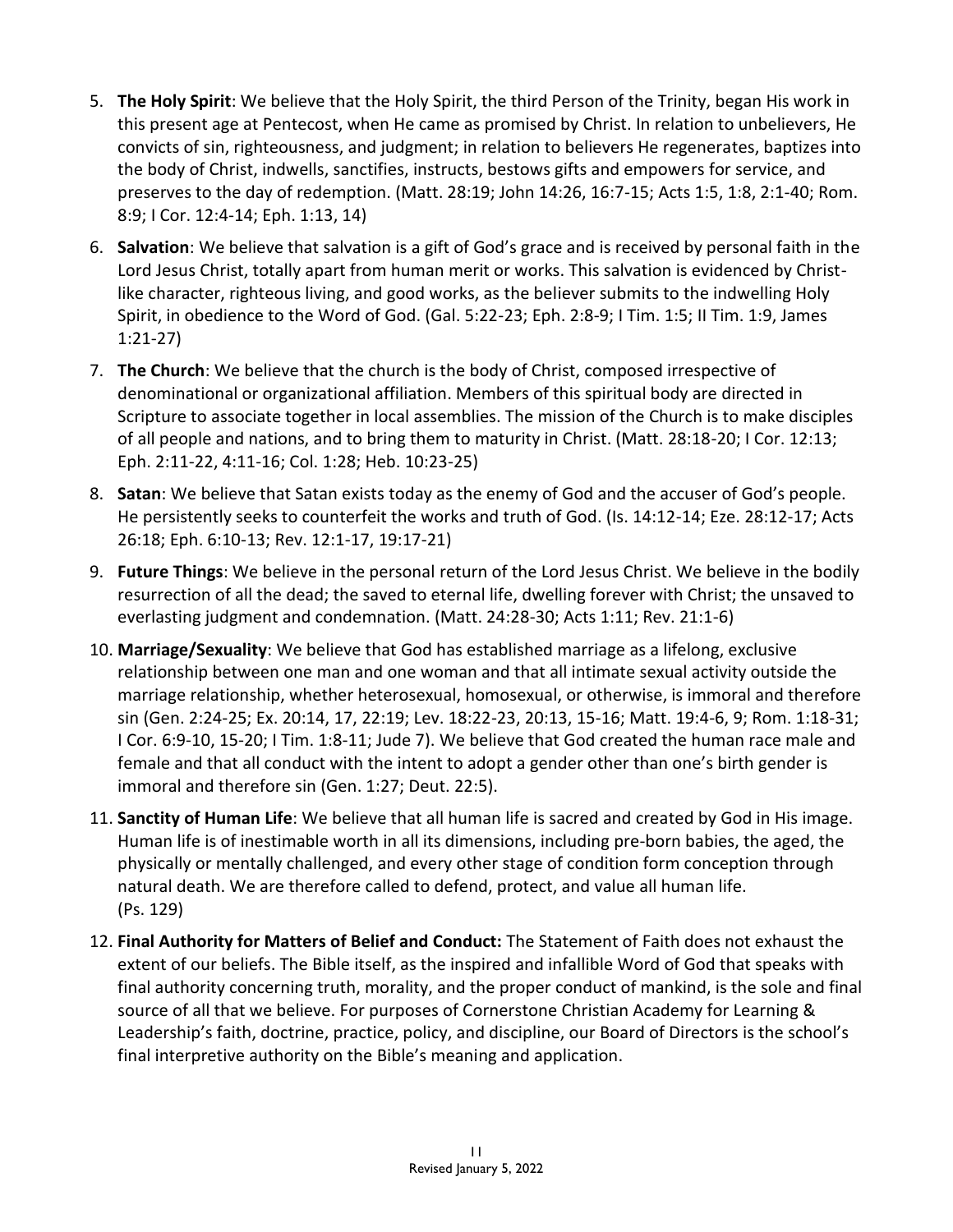# **II. Cornerstone Christian Academy for Learning and Leadership Student Objectives**

### **Whole Student**

Our objective at CCALL is to teach to the whole child. Each of the various aspects of student growth - spiritual, social, physical, and intellectual - is equally valued within our academic program.

# **Priority Student Learning Results**

CCALL has identified the following student learning results as our priority. All schools teach many things to their students, but the five areas listed below are the indicators which merit consistent attention in the curriculum, instruction, and assessment practices of the school.

#### **Students will be growing spiritually and are individuals who:**

- Have accepted and follow Jesus Christ as their Lord and Savior
- Realize that the Bible is God's truth to mankind and have developed a respect and love for His word
- Know they are uniquely created by God
- Are self-disciplined and responsible based on respect for and submission to God, family, and all other authority
- Understand the importance of the church and responsibility for evangelism
- Recognize their bodies are a temple of God which develops a positive attitude, healthy eating and sleep habits, and physical routines

#### **Students will be contributing citizens who:**

- Demonstrate integrity, responsibility and perseverance as productive members of society
- Treat everyone with respect because all are made in God's image
- Are contributing members of their communities and are willing to serve others
- Respect our Christian and American heritage
- Understand, value, and are responsible for the resources God has provided them
- Are accountable for their actions and act responsibly towards themselves and others
- Can work independently which results in honoring the Lord
- Are good stewards of the environment

#### **Students will be effective communicators who:**

- Demonstrate the principles of effective and godly communication
- Effectively communicate to a range of audiences in a variety of ways
- Can convey information in written, oral, or artistic form
- Listen with understanding and empathy, follow instructions, and request clarification
- Are able to work collaboratively

#### **Students will be informed, productive thinkers who:**

• Use time wisely and value time as a God-given commodity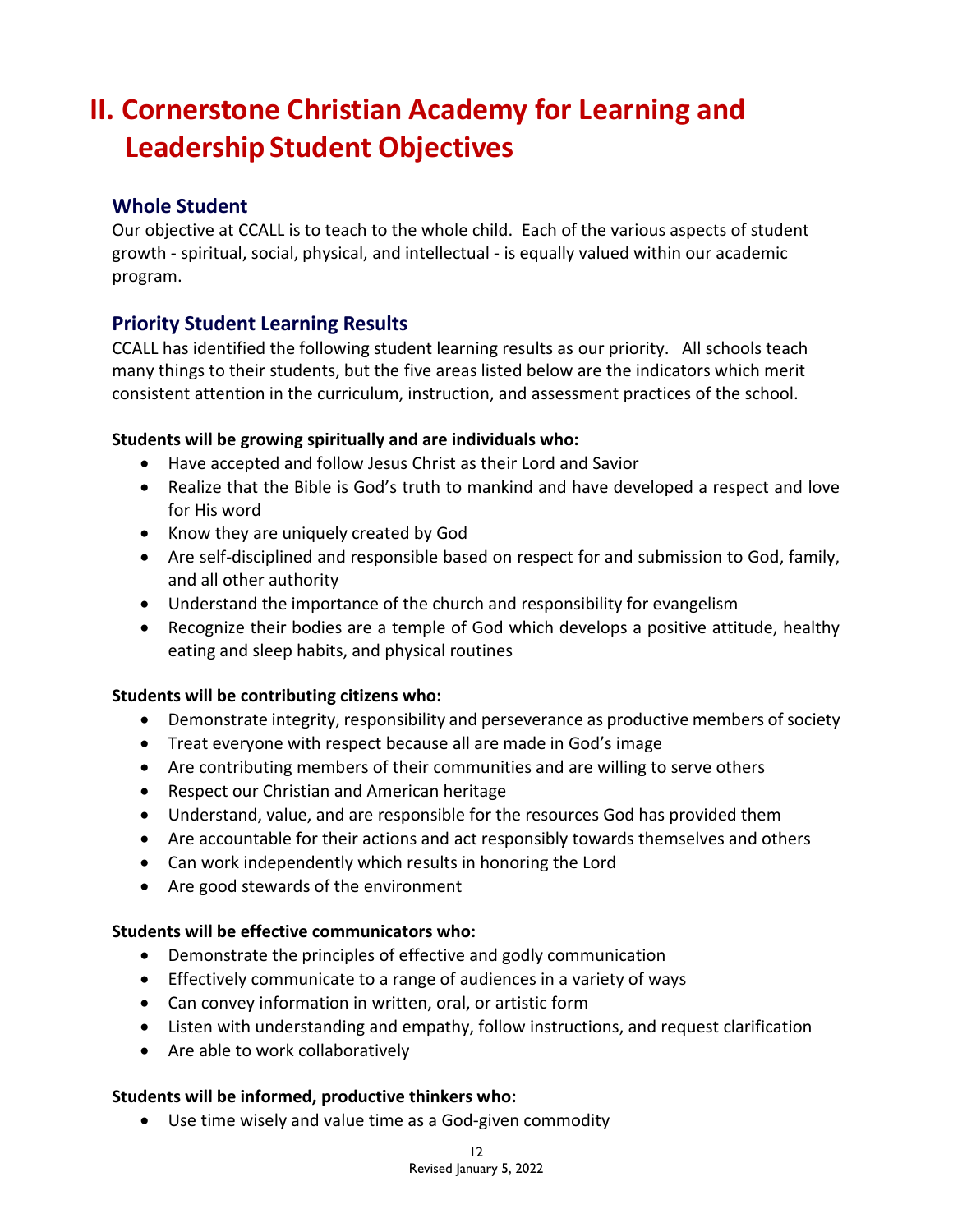- Utilize creative and critical thinking skills
- Employ diverse strategies and multiple perspectives in solving problems, making decisions, evaluating results, and applying knowledge to real life situations
- Read and comprehend a variety of materials
- Use technology as tool for learning and collaboration, communication, and productivity purposes
- Based on Biblical standards, reason logically and depend on God for wisdom

#### **Students will be life-long learners who:**

- Value, appreciate, and love learning as one of God's privileges
- Are responsible for continuing their own learning

# **III. Admissions Policies and Procedures**

### **Enrollment Fees**

After interviewing with each family, families enrolling students in 6<sup>th</sup> -8<sup>th</sup> grade are required to pay an enrollment fee, as stated in the table below:

| <b>ENROLLMENT FEES</b>                                                                  |                |
|-----------------------------------------------------------------------------------------|----------------|
| **All fees are non-refundable.**                                                        |                |
| Kindergarten/Elementary Enrollment Fees (per student)                                   | \$250          |
| Middle School Enrollment Fees (per student)                                             | \$300          |
| High School Enrollment Fees (per student)                                               | \$300          |
|                                                                                         |                |
| <b>DISCOUNTS AVAILABLE</b>                                                              |                |
| Enrollment Fee (per student, if paid by March 15, 2021)                                 | \$75 discount  |
| Full Tuition Payment (per student, if paid by August 31, 2021)                          | \$200 discount |
| Multiple Child Tuition Discount (applied to 2nd, 3rd child's tuition balance)           | \$150 discount |
| Referral Incentive (for each new family referred and enrolled for 6 months)             | \$500 discount |
| FACTS Fees (waived if payment plan set up by Aug. 31, 2021 - additional fee thereafter) | \$50 waived    |

#### **Tuition**

CCALL has selected the FACTS Management Company to manage our tuition payment program. FACTS is used by 6,000 schools nationally. We are excited to be working with them because they are the best and most convenient online payment program available.

Here are some of the advantages of the FACTS system for tuition payment handling:

- Convenient online payment plan sign-up
- Maintain your financial account information online 24/7
- Multiple payment options
- Online Tuition Payments
- Receive email payment reminders before your payment is due
- Automatic withdraw with Debit or Credit Card
- Security: FDIC insured; PCI compliant, Red flags compliant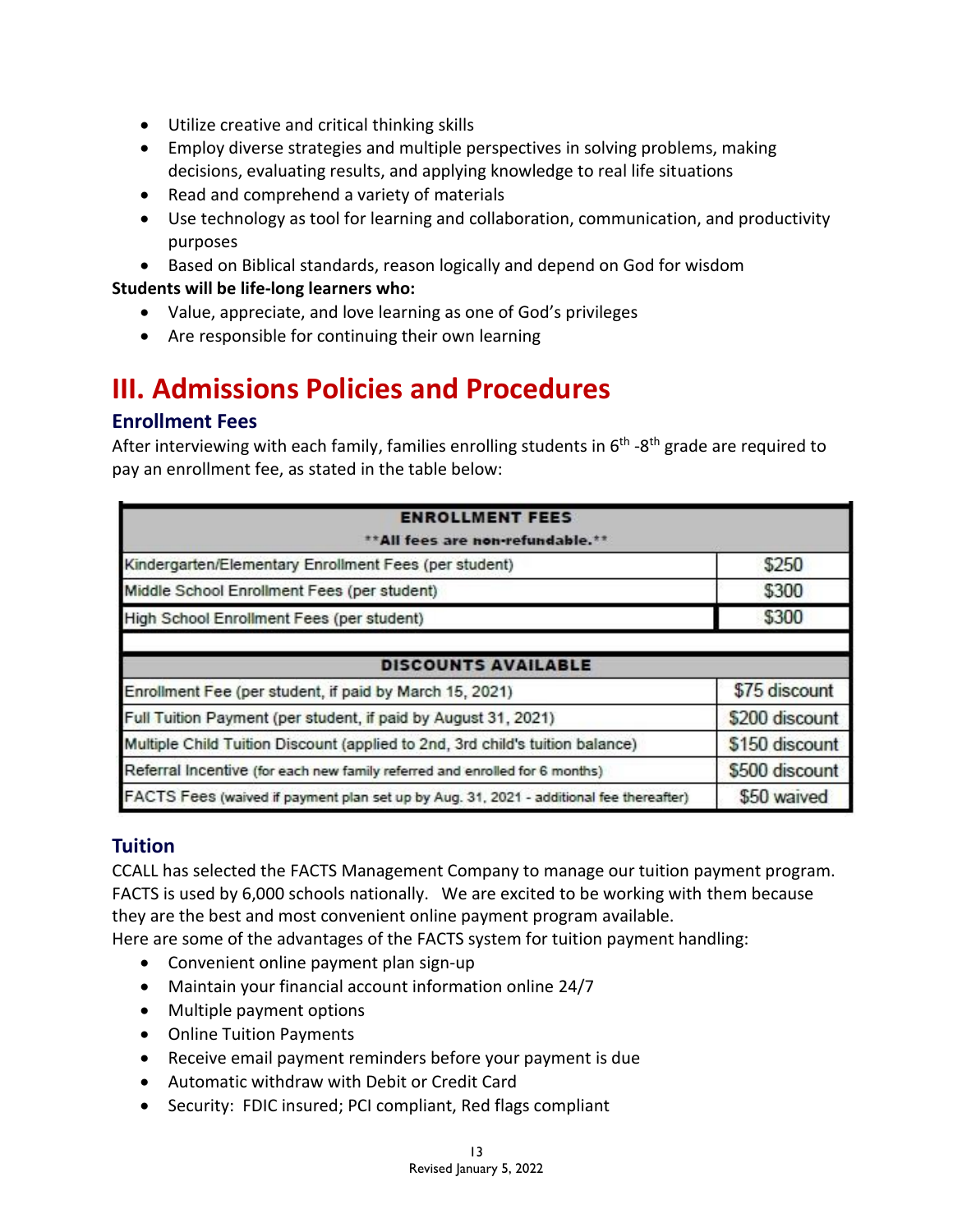- Web-based interface in real time for account viewing 24/7
- Application for financial assistance

As part of your enrollment submission, you will be required to set up a payment plan through FACTS Management either by selecting the Rollover Consent option on the Tuition Payment Agreement (returning families only) or logging in to FACTS and completing a new payment plan setup.

Tuition accounts and all other school fees must be current and remain current in order to register your child for the subsequent school year. Accounts must remain current through the spring and summer to keep your child on the class roster.

### **Financial Assistance Policy**

A limited amount of funds are available to families in need of financial assistance for tuition. These funds are generated through gifts and/or fundraisers. Applications are completed online through FACTS and must be submitted by the deadlines listed on our website. The application is reviewed by a committee annually and awards are made on the documented needs and funds available.

### **Enrollment**

Applications for enrollment are available online at: [www.ccak12.net](http://www.ccak12.net/)

All forms must be read and completed, and fees paid before admittance into the program. These include, but are not limited to the following:

- 1. Application for Enrollment
- 2. Emergency Medical Information
- 3. Tuition Payment Agreement
- 4. Payment Plan Set Up (FACTS)
- 5. Statement of Faith
- 6. Parent Contract
- 7. Technology Resources Acceptable Use Agreement
- 8. Cell Phone Agreement
- 9. School Transportation Policy
- 10. Certificate of Immunization Status
- 11. Certificate of Exemption (if applicable)
- 12. Student Reference Form (Middle School only)

#### **Classroom Size**

Class sizes over the last five years have typically ranged from 18 to 28 per teacher. In the event a student desires to enroll in a class which has reached its maximum class size, that student will be put on a waiting list and placed into the class in chronological order of their placement on the waiting list. The administration reserves the right to increase class size in our K-8 program.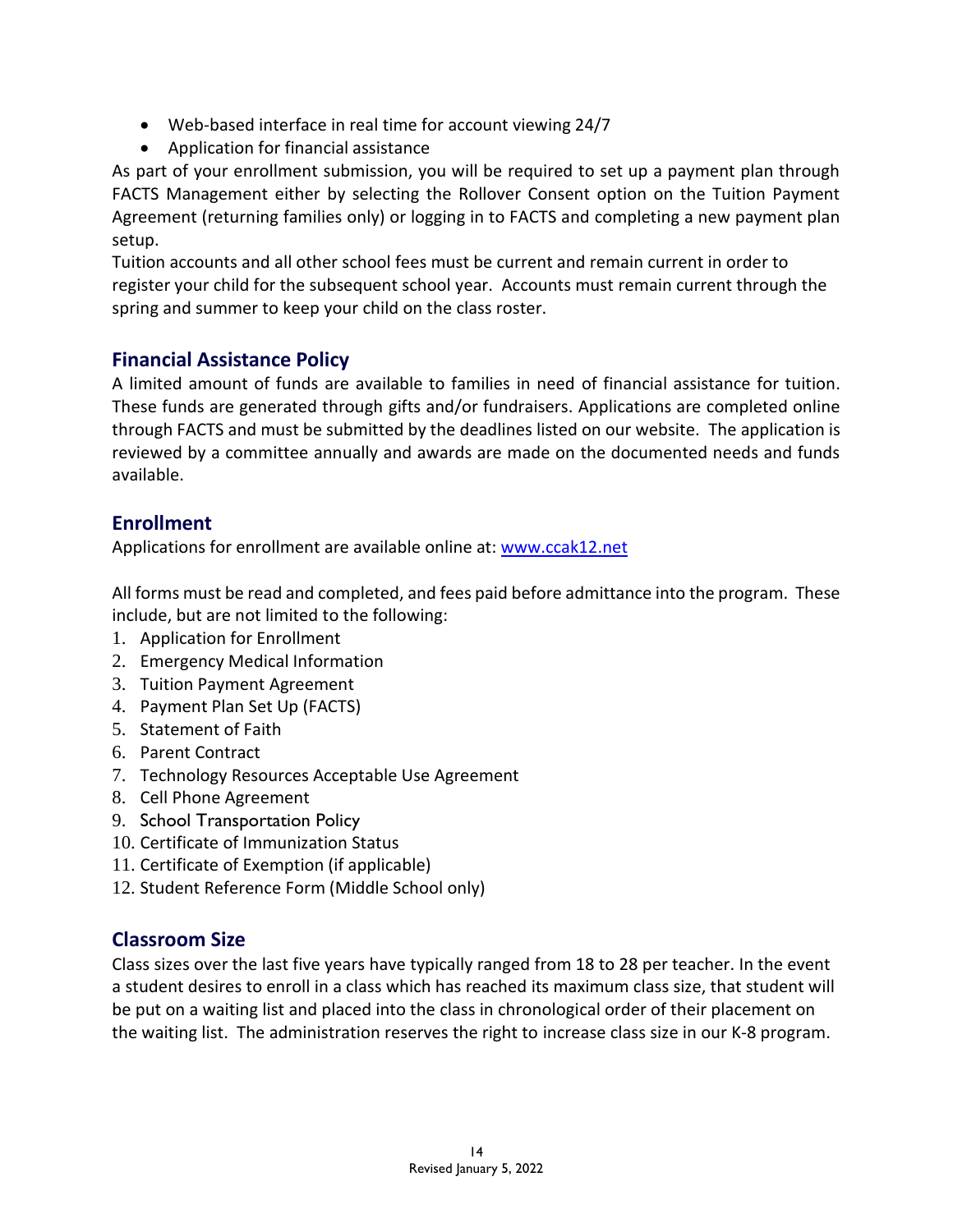#### **New Students**

Prior to admittance, new students will need to complete registration, and some may need to be tested.

Students who have a history of disruptive behavior will go through an interview process. If such students are accepted, they will be put on a 30-day probationary contract. It is expected that students who attend CCALL will maintain a positive attitude toward the school, their teachers, and fellow students.

Students with IEP's (Individualized Educational Plan), academic difficulties, or defined learning challenges will be accepted only if CCALL can provide a specific program that meets their needs. In some cases, students with significant academic disabilities may be accepted after counseling with parents outlining the limited program and reduced expectations for academic progress. Parents may desire the atmosphere of Christian nurturing more than the additional academic help provided by public school programs.

#### **Student Withdrawal**

CCALL is a private, non-discriminatory Christian School. We reserve the right to enroll and/or withdraw students at our discretion. Parents who withdraw their student from CCALL during the year are asked to notify the office at the earliest possible date. Withdrawal papers are available in the school office and must be signed and returned to make the withdrawal final. Tuition is pro-rated as of the date of withdrawal. Academic records are not transferable until all accounts are paid in full. All cumulative records must be mailed to the new school by the school office. Enrollment fees are non-refundable.

#### **Extended Care Program**

An ECE enrollment packet is required to enroll any child in the extended care program. There is a \$125 enrollment fee\* per student. All children (ages 5-12) participating in this program must be taken to and picked up from the designated area. Parents must sign students in and out.

Any student remaining on campus after carpool concludes at 3:15pm, *who is not enrolled in the Extended Care Program*, will be escorted by a teacher to the school office. Families who arrive after 3:15pm to pick up their student(s) will be charged \$10.00 for any part of the first 10 minutes and \$1.00 per minute thereafter per student. Late charges will be billed monthly through FACTS.

You will receive a monthly billing stating the amount owed for the program from the prior month. All program bills will be deducted from the bank account you provide using the FACTS Management Company. Bills that are over 30 days past due will result in refusal of participation in the extended care program, until the balance is paid in full.

#### **[NOTE: Unpaid fees will be treated the same as all other school fees and tuition. Student report cards and cumulative records will be held until the balance is paid in full &**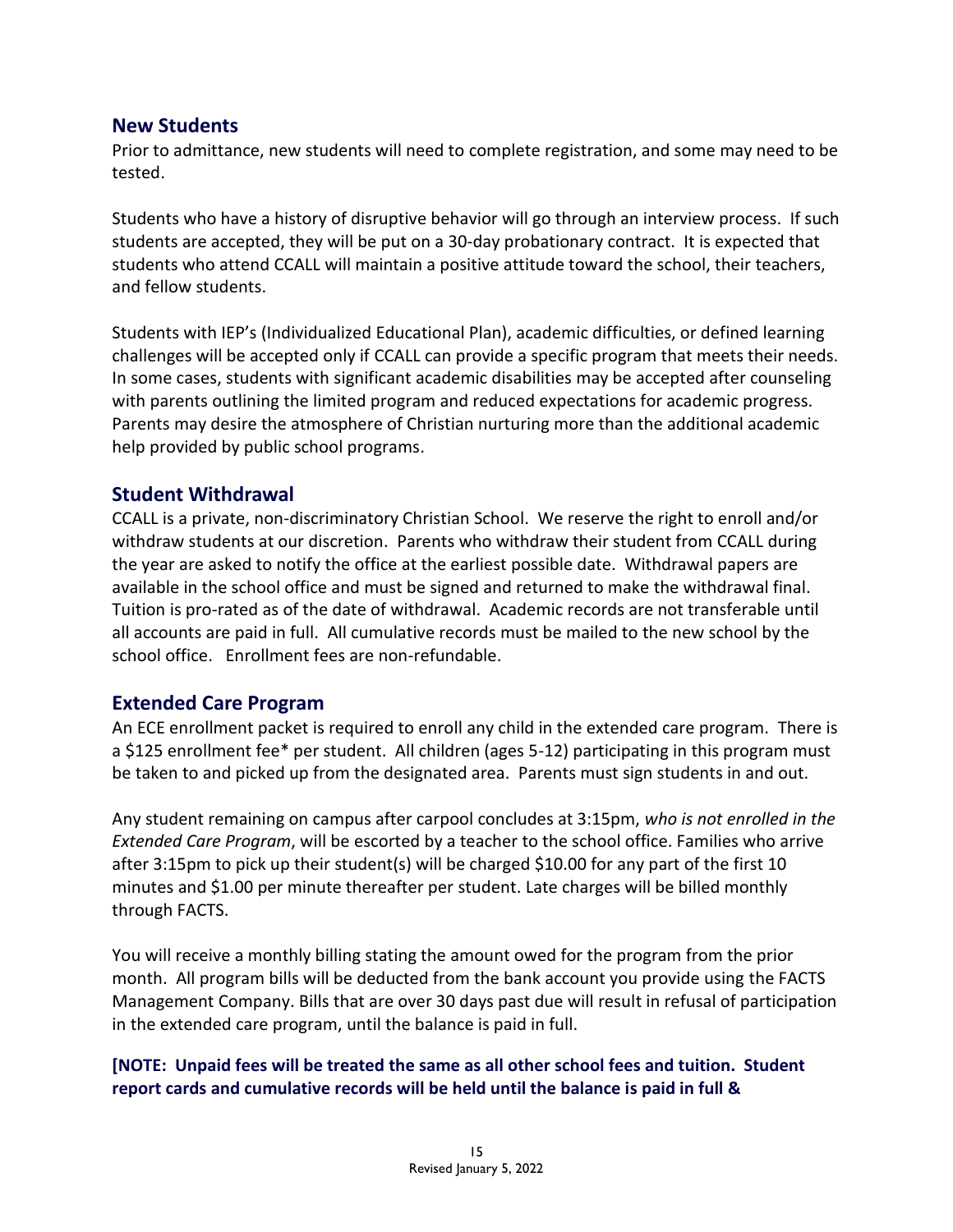#### **participation in the program will be refused.]**

Children in the program are expected to adhere to the same policies and procedures for behavior and discipline we have during the school day.

# **IV. General Information Entering / Exiting Campus**

#### **Closed Campus**

CCALL is a closed campus. Parents who wish to take their child(ren) from school, must sign them out in the school office. When students are returning from an appointment during the day, parents must sign them in at the office before returning to class. Students will not be allowed to leave campus with someone other than their parent without prior notification to the school office. Middle School students may walk or ride a bike to or from school with a signed Bike/Walk Permission Slip. These slips may be obtained in the school office. The school will not assume responsibility for lost or stolen bicycles. Student operated motorized scooters or other motorized vehicles are not permitted on school grounds.

#### **Release Authorization**

Only authorized adults may pick children up from school. Authorized adults include any family or friends listed by the child's legal guardian on the enrollment form. Special permission may be given for other adults to pick up children only by written request or by a personal phone call to the administration made by the child's legal guardian as listed on the enrollment form.

#### **Drop-Off and Pick Up Area**

Middle School drop off is at the front entrance of the school beginning at **8:15 am.** Students may be dropped off no earlier than 8:15 each morning.

Middle School Pick up is from **3:00-3:15pm.** Any student remaining on campus after carpool concludes at 3:15 pm, who is not enrolled in the Extended Care Program, will be escorted by a teacher to the school office. Families who arrive after 3:15 pm to pick up their student(s) will be charged \$10.00 for any part of the first 10 minutes and \$1.00 per minute thereafter per student. Late charges will be billed monthly through FACTS.

#### **Transportation**

Parents helping with transportation for any school sponsored activity must have and use seat belts/shoulder straps for each person riding in their vehicle.

Parents are responsible for providing a copy of their insurance card and driver's license to the office when agreeing to transport students in their private vehicles. If available, classes may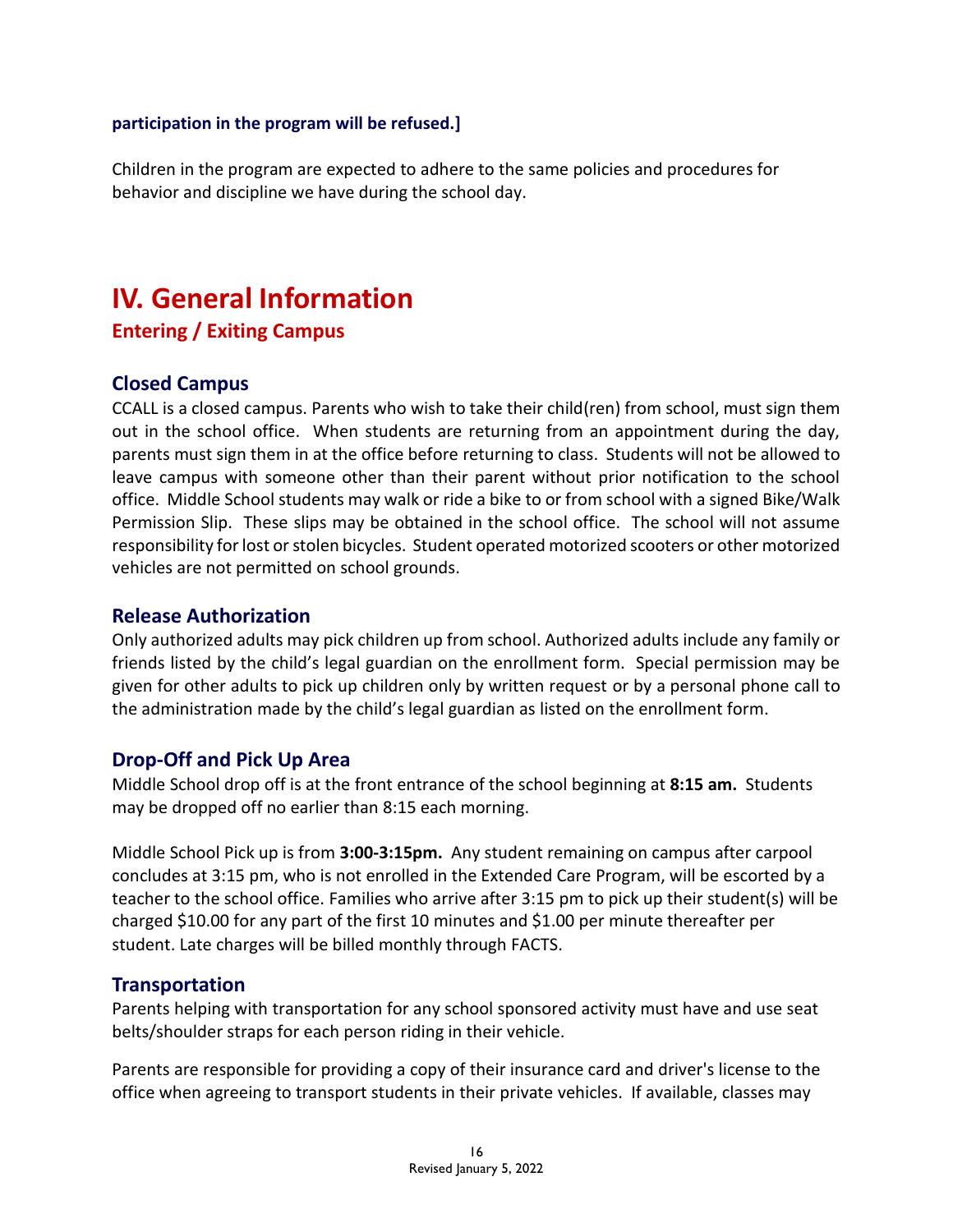also use the school bus or van.

# **Field Trips**

**Field trips are required school activities. Students are expected and required to attend all field trips including the Middle School Fall Retreat.** Parents will be notified in advance of field trip dates, purpose, time, and mode of transportation. We welcome and encourage parent chaperones on field trips. Service hours will be awarded for participants. All volunteers working with students MUST complete a background check.

# **School Closure / Emergencies**

### **School Closure**

Should it be necessary to close school due to inclement weather or other unforeseen circumstances, an announcement will be made over the following news services:

| <b>Internet</b>                   | App                                |
|-----------------------------------|------------------------------------|
| <b>CCALL Facebook Page</b>        | <b>Flash Alert</b>                 |
| <b>Television Stations</b>        |                                    |
| KATU - 2, Portland (www.katu.com) | KOIN - 6, Portland (www.koin.com)  |
| KGW - 8, Portland (www.kgw.com)   | KPTV - 12, Portland (www.kptv.com) |

When possible, we will try to send out a schoolwide email, as well. Because we have students coming from many areas, parents are encouraged to use their own discretion on inclement weather days. These absences will be excused.

# **Natural Emergency Information**

In the event of a natural disaster:

- Please **do not** call the school. We must have the lines open for emergency calls.
- Turn your radio to major stations on the AM dial. Information and directions will be given over the radio for general safety instructions. As soon as it is deemed safe to travel, proceed to the school. If you work on the other side of the river, please have a backup available to get your children in case of major bridge or freeway obstruction.
- When you arrive at the school, please do not block roadways with your car, and remember to maintain a calm and positive attitude in the presence of the children. Children will be released only to authorized persons who will provide their signature on the sign-out sheet.
- The childcare programs are prepared to care for your child(ren) in times of critical situations if it takes you a while to get to school.

In the event the building has been evacuated:

- We will have emergency personnel on site to direct you to the evacuation site.
- Again, remember to maintain a calm and positive attitude in the presence of the children. Children will be released only to authorized persons.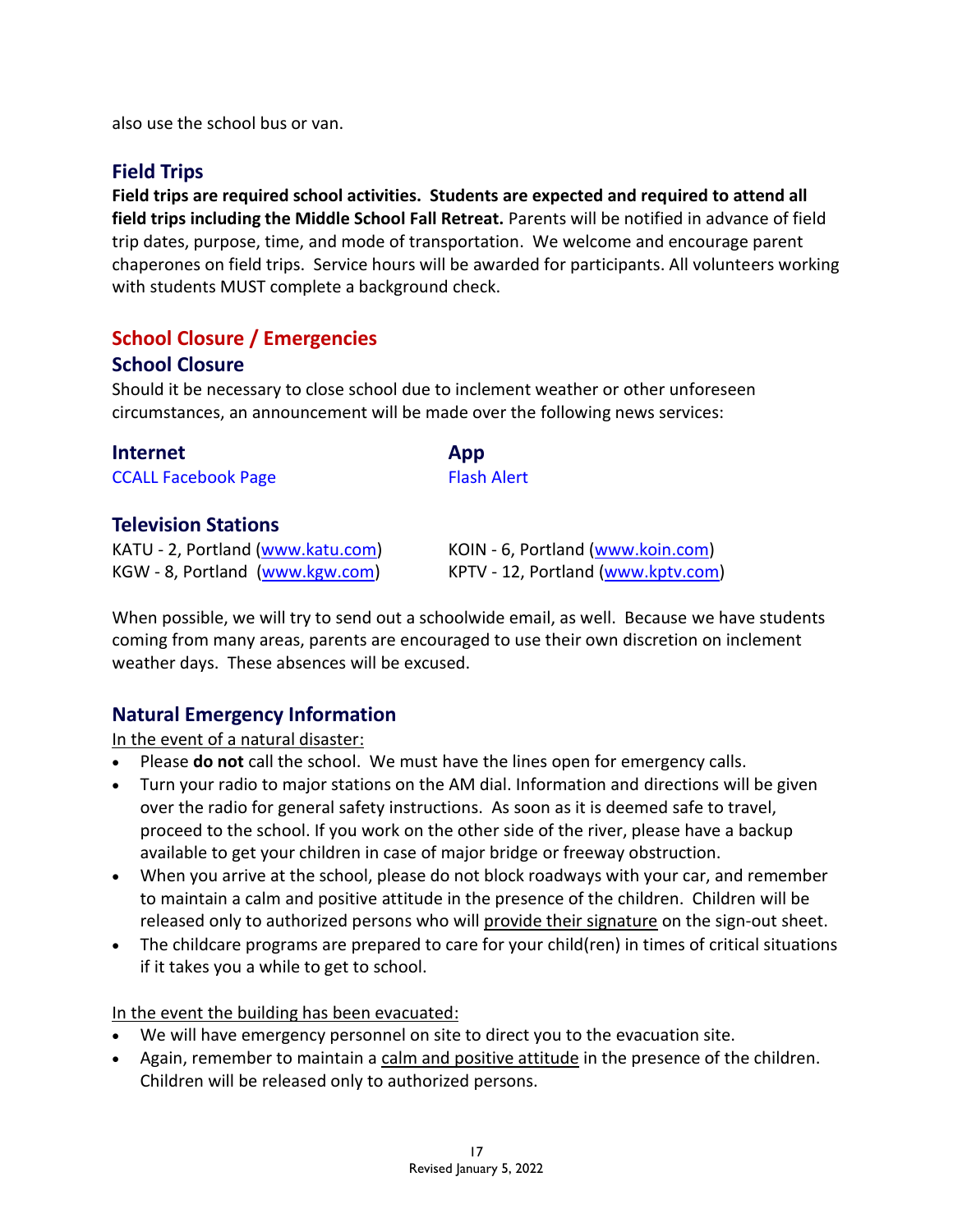Please notify the school office as soon as possible if you have a change of address or phone number, including cell phone number changes. **In case of emergency, we must have current information.**

### **Telephone Procedures**

It may be necessary for students to contact a family member during a school day. When an emergency arises, students are asked to observe the following policy: Use of any telephone may only be used with permission from a school staff member. Students may only call immediate family members. Planning for after school activities with friends must take place prior to coming to school.

### **Office Phone**

Student use of the school office phone is restricted however may be used to call parents in the event of illness, change in school schedule and does require admin approval. Please do not text or call your student during the school day.

#### **Personal iPods, MP3 Players, Video Games, Tablets and Cell Phones**

Personal iPods, MP3 players, video games, IPADs, and tablets are NOT allowed to be used on campus. CCALL will provide all necessary technology for each student. Such items may be confiscated at the discretion of any staff member. Cell phones that are used or ring during the school day will be confiscated. Confiscated phones must be retrieved by a parent from administration.

Students may only use cell phones before 8:30 a.m. or after 3:00 p.m. *Please see Middle School Cell Phone Agreement.*

# **V. Miscellaneous**

# **School Fines**

Students are frequently issued school property for their use (computers, balls, books, etc.). Willful damage or unreasonable wear and tear may cause the student to incur fines equal to the replacement value of the property. Accidents caused by students that involve negligence may require restitution.

#### **School Pictures**

School pictures will be taken annually. Pictures that are ordered will be on a prepay basis only. A make-up day will be announced for all students requiring retakes.

#### **Lost & Found**

Lost & found will be located in a designated area. Unclaimed items will be taken to lost and found. Periodically, unclaimed items will be distributed to needy families. To ensure items are returned to rightful owners, write your child's name on backpacks, coats, sweatshirts, etc.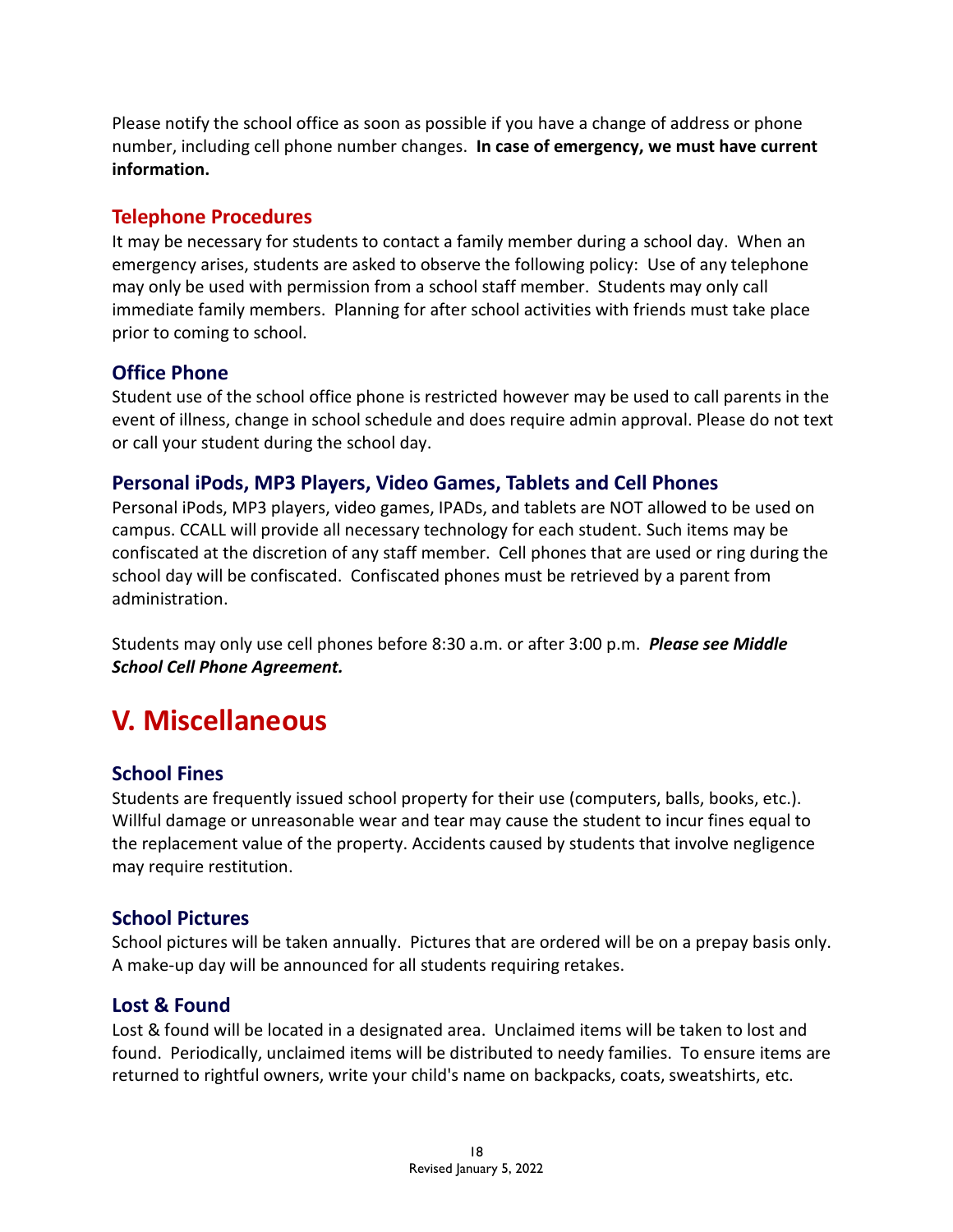#### **Parent Service Hours**

CCALL could not function without the dedicated and wholehearted service of our students' families. It is only because so many families participate so enthusiastically in service to the school that we are able to maintain our quality programs and facilities while keeping tuition costs at an affordable level.

Service hours at CCALL give families an opportunity to be involved in the lives and education of their children through volunteering in programs and working on projects of their choice. There is a range of opportunities, programs, and projects from which to choose. Some of these include chaperoning field trips, helping with school events like Walk-a-Thon or Grandparents' Day, tutoring, library, art, working in the office, serving on committees, working in classrooms, supervising at lunch and recess, and many more.

Each CCALL family is asked to fulfill a 30-hour service requirement per year. Any family member, including parents, grandparents, aunts, uncles, and/or family friends may fulfill the requirement for your family. Some Cornerstone families choose to participate in the program financially rather than through service. If this option works better for your family, the fee is \$15 per hour not served. Single parent families are half the time or cost. (CCA reserves the right to adjust or temporarily suspend this requirement based on current COVID-related restrictions.)

All adults serving at CCALL must have a completed "Background Check Authorization Form" on file. A full background will be completed by the administration prior to the adult having contact with any student and/or staff.

# **VI. Students**

# **Student and Parent Expectations**

# **Behavior**

Our expectation is that all students and parents will live their lives in accordance with Biblical principles (Romans 12-13:5, I Peter 1:13-17). They are expected to:

- Conform to the values outlined in Scripture
- Recognize that God values each student and therefore every student has something valuable and positive to contribute to our school
- Be kind, respectful, and encouraging to all those around you
- Be diligent and prepared to do your best
- Solve problems or disagreements and/or issues impacting the school (students and/or parents) by following Biblical principles outlined in Matthew 5:23, 24 and 18:15-20
- Respect and obey all supervising adults
- Respect and properly care for the property of others
- Follow school dress code policy
- Adhere to behavioral expectations at school sponsored activities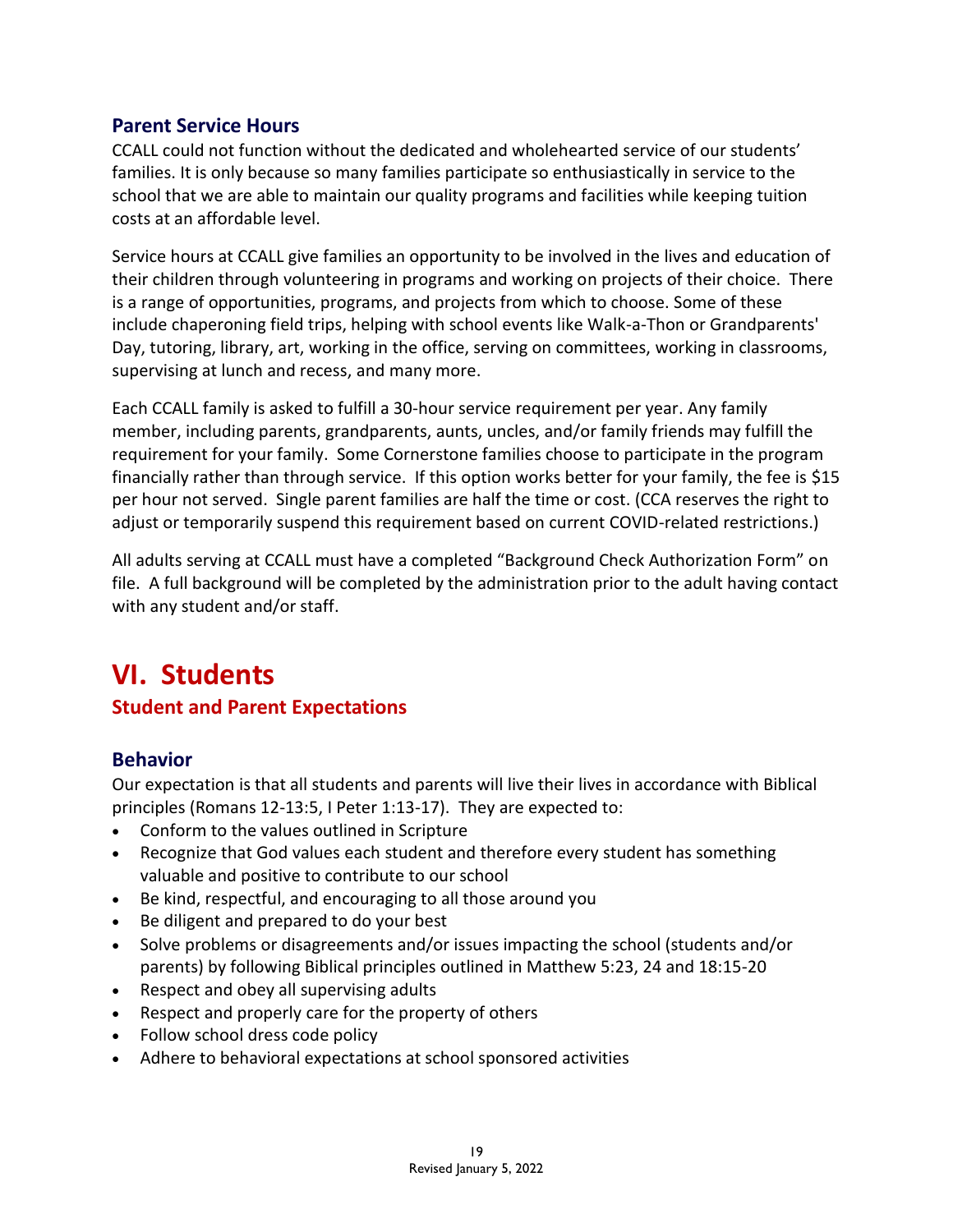# **Dress and Grooming**

The following guidelines have been established in the development of the dress code for CCA. In the development of this dress code our first step was to go to the Bible for guidance, keeping in mind that our goals are to, above all:

- 1. Honor the Lord
- 2. Establish the best possible setting and atmosphere for a quality Christian education
- 3. Represent CCALL favorably in our community as a witness for our Lord
- 4. Be as "parent friendly" as possible

We realize there are many other kinds and styles of clothing that are acceptable and honoring to the Lord, but CCALL has chosen the following in establishing our dress code. We believe there is a definite relationship between dress habits, work habits, and atmosphere. Attire need not be expensive to be appropriate. The dress code is in effect in the building, on CCALL's campus during school hours and at all school sponsored events.

The following guidelines are used in the determination of suitability of clothing worn to school and school related activities.

- Clothing must be neat, clean and in good taste
- Clothing must not attract undue attention to the wearer or interrupt the focus on learning in classrooms. Clothing must not have off-color or questionable sayings, promote violence, or refer to magic or the occult. Clothing also must not advertise non-Christian values such as alcoholic beverages, drugs, rock groups, radio stations, or inappropriate movies.
- Shorts' and skirts' hems must not be more than three inches above the knee. Dresses must follow the same guidelines.
- Pants and shorts must be neat. Clothing with frayed hems and holes may not be worn.
- Lounge pants may not be worn (except with prior approval for certain events).
- Students may not wear flip flop-type sandals or slippers.
- Retreat swimsuits must be "one-piece". No bare midriffs.
- Girls and boys may not wear hats in the buildings.
- The shoulders and midriff must always be covered. Sleeveless, backless, low cut, or spaghetti strap dresses or tops may not be worn.
- Clothing must be size appropriate and fit properly. Tight, form-fitting clothing including tank tops, shirts and pants may not be worn.
- Leggings are only allowed when worn under dresses or skirts, or with a long shirt/sweater that covers the legs to within three inches of the knee. If leggings are worn, skirt and short length still apply.
- Girls' shoes must not be higher than a 1" heel.

#### **Proper Attire for Physical Education (PE Uniform)**

• School PE uniforms are required for  $6<sup>th</sup>$ ,  $7<sup>th</sup>$ , and  $8<sup>th</sup>$  grade as follows: school PE shirt (this may include any Cornerstone PE shirt), athletic shorts, athletic socks, and clean tennis/athletic shoes with non-marking soles. Shorts must be worn at the waist. Torn or altered uniforms are not acceptable. No jean shorts are allowed. No yoga or tight-fitting spandex type pants allowed. However, mid-thigh to knee-length spandex may be worn under the shorts (not required).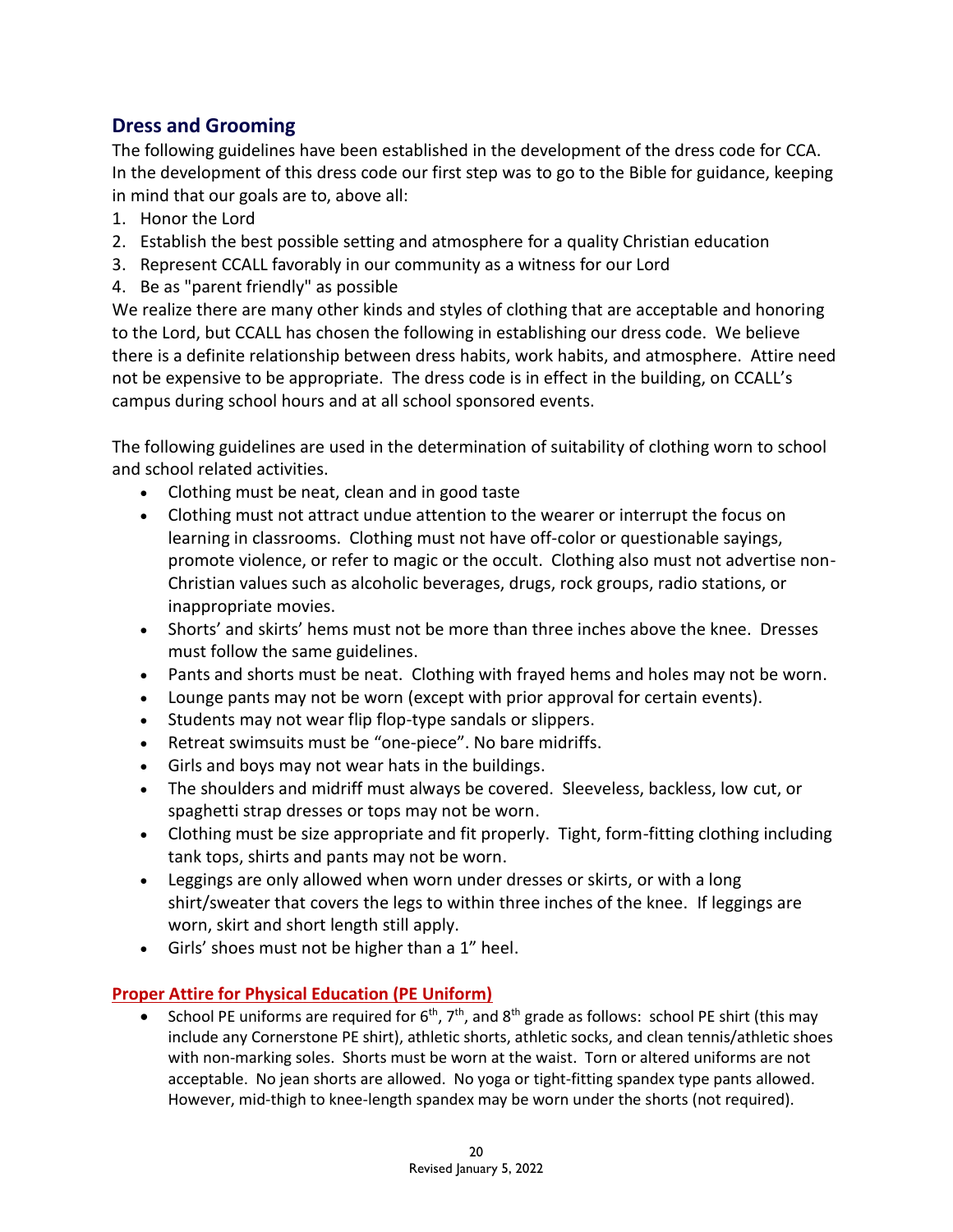Runner's shorts are only allowed if mid-thigh or knee-length spandex are worn underneath (this is required).

- Uniforms must be kept clean. Please take them home and wash them at least once a week. One shirt is provided for each student in PE class, but if any student would like to purchase another one, the cost is \$15.00 payable to the middle school office.
- No jewelry should be worn during class as it may pose a safety hazard.
- Classes are held outdoors. Students need to be prepared daily with a jacket, sweatshirt, and/or sweatpants.
- Items normally worn to school may not be substituted for PE attire. Absolutely no lettering is allowed on PE sweatpants that go across the gluteus maximus.

**Jewelry:** Boys may not wear earrings or other body pierced jewelry at school or schoolsponsored activities. Girls may wear earrings, but no other body-pierced jewelry at school or school-sponsored activities.

**Hair:** Hair length and color must not attract undue attention. Hairstyles, always, must not cover the eyes. Temporary hair color for school spirit or other events is acceptable.

**Tattoos:** Students may not have tattoos – temporary or permanent. Students are asked not to draw on themselves.

**Enforcement**: Teachers and administrator will evaluate clothing. If appropriate, students may be restricted from class or activities, parents may be called, or suitable available clothing may be offered as a substitute. Stricter discipline may be warranted for repeat or blatant violations. We encourage parental involvement.

#### **Attendance**

The school office keeps the official attendance records for all students, for both excused and unexcused tardies and absences. These records are part of each student's permanent file. All students are expected to attend every day and to be on time to class. A student is considered "on time" when he is sitting at his assigned station/seat, ready to begin at the start of the day/class. Should a student be tardy, he must report to the office before he will be admitted to the classroom. Tardies are recorded during each trimester and reported on the report card. Continued tardiness will result in a parent conference. Absences are considered excused for illness, family emergency, or by a prearranged agreement with the administration. Prearranged absences must be made-please fill out a pre-arranged absence form for extended absences in advance. Students must be in attendance no later than second period to attend or participate in any extra-curricular activity on the day or evening of the absence, unless approved by an administrator. Extended absences (even with prior approval) may have an impact on final student grades or result in loss of credit.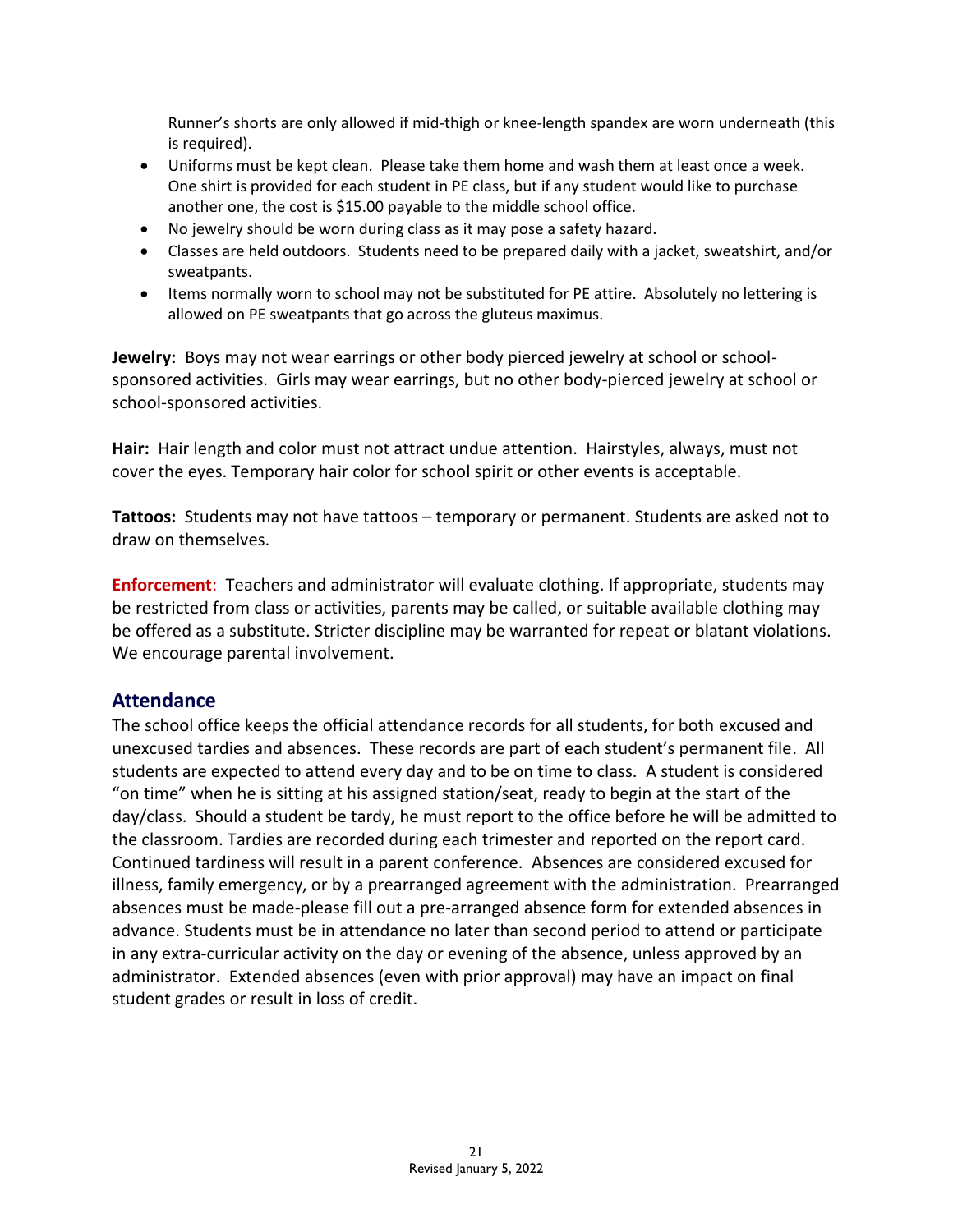# **Academics**

#### **Grade Level Placement**

Grade level placement of students will be decided by teachers and administrators in conjunction with parents. The school reserves the right to assess all incoming students. The test results will be used in the process to determine appropriate grade level placement. At the end of the year, if a child is in danger of failing a class, a parent/teacher conference will be held. The final decision to promote the student will be made by the administration.

#### **Grading Scale**

Below are the three reporting indicators used for grades  $6 - 8$ :

| <b>Student Academic Performance Indicators</b> |  |  |
|------------------------------------------------|--|--|
| EG                                             |  |  |
| MG                                             |  |  |
| AG                                             |  |  |
| ВG                                             |  |  |
| <b>NM</b>                                      |  |  |
|                                                |  |  |

| <b>Student Academic Growth</b> |  |  |
|--------------------------------|--|--|
| Consistently progressing       |  |  |
| Sometimes progressing          |  |  |
| Needs attention                |  |  |

| <b>Life-long Learning Skills</b> |  |  |
|----------------------------------|--|--|
| Exceptional                      |  |  |
| <b>Usually</b>                   |  |  |
| Sometimes                        |  |  |
| Seldom                           |  |  |

#### **Parent-Teacher Conferences**

All parents will have a scheduled conference with the classroom teacher during the first grading period. Additional conferences may be requested at other times during the school year as deemed necessary by teachers or the parents.

#### **Report Cards**

Report cards will be sent home following each grading period. **Any unpaid balance in fees (tuition, book loss or damage, service fees, outstanding fund-raising items, sports fees, etc.) will preclude the release of report cards and/or cumulative records at the end of the school year.**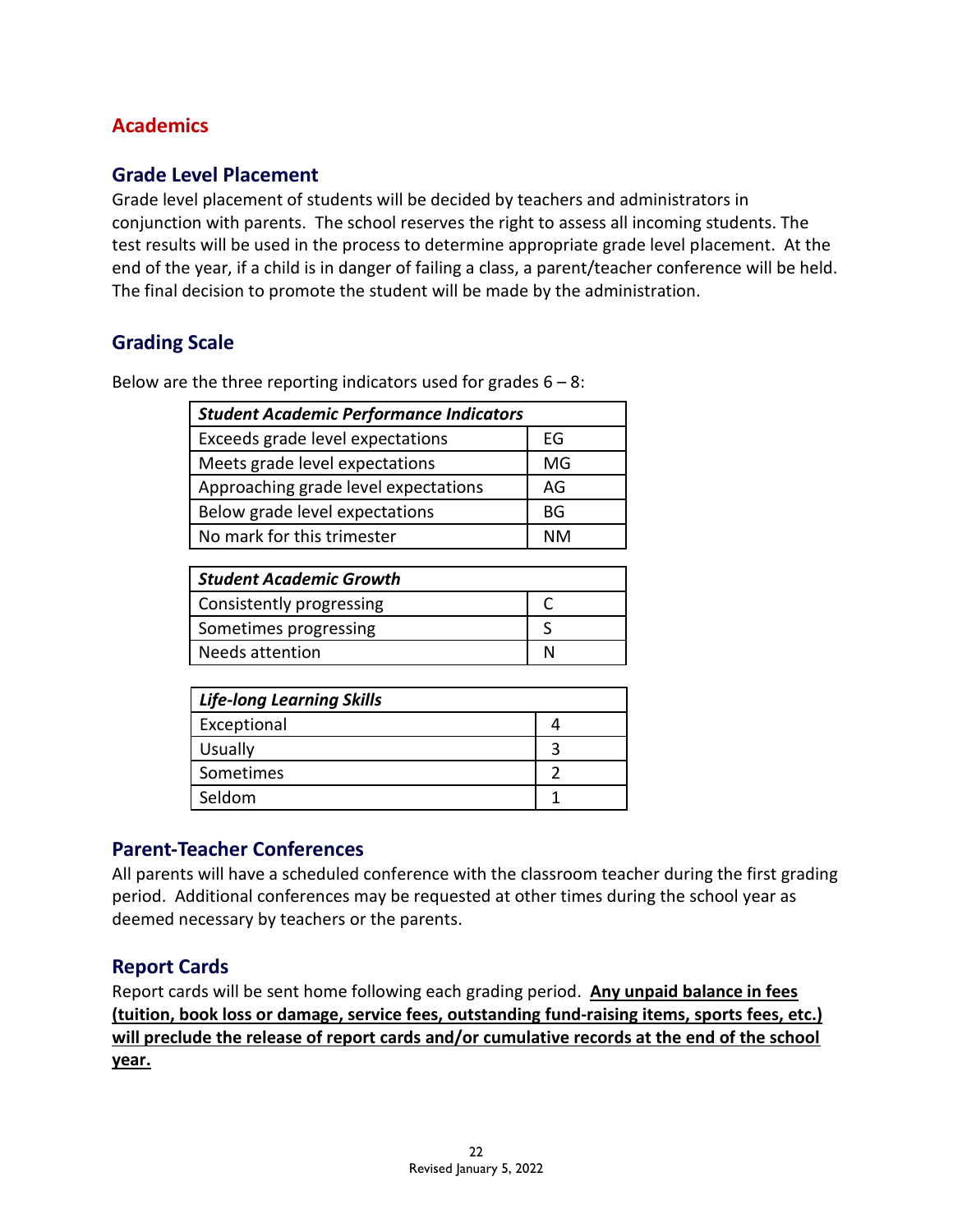### **Student Testing**

All students participate in MAP assessments in the fall and spring to assess academic improvement. Printed results will be sent home at the end of the year. Testing provides an academic profile of each student as well as the school as a whole; therefore, it is imperative that students are in attendance. Prearranged absences should not be scheduled during testing.

### **Athletics**

CCALL offers a variety of competitive athletic teams throughout the year. To participate, the following is the athletic fee schedule: Basketball and Volleyball  $-5$ <sup>th</sup>-8<sup>th</sup> grades - \$150.00. Cross Country and Track  $-5$ <sup>th</sup>-8<sup>th</sup> grades \$75.00. Cheer-\$25.00 (students purchase uniforms). The athletic fees will be charged each school year. A completed Athletic Registration form, a current physical, Athletic Waiver, Concussion Sheet, and sports fees must be turned in to the school office before the season begins. Students may not practice or participate in games until all items are on file in the school office.

The following organized sports will be offered. These sports programs will be dependent upon student interest and availability of volunteer coaching staff.

| Fall                                                  | Winter                                             | <b>Spring</b>                                |
|-------------------------------------------------------|----------------------------------------------------|----------------------------------------------|
| Girls Volleyball 5 <sup>th</sup> -8 <sup>th</sup>     | Girls Basketball 5 <sup>th</sup> - 8 <sup>th</sup> | Girls Track $6^{th}$ - $8^{th}$              |
| Co-ed Cross Country 5 <sup>th</sup> - 8 <sup>th</sup> | Boys Basketball 5 <sup>th</sup> - 8 <sup>th</sup>  | Boys Track 6 <sup>th</sup> - 8 <sup>th</sup> |

# **Athletic Code of Conduct**

Athletes are required to read and comply with the following standards:

- Attend every practice, game, or function.
- Participate to the best of your ability.
- Meets grade level expectations for eligibility.
- Honor God. Model good sportsmanship. Specifically, display a good attitude and be respectful towards coaches, officials, and fellow athletes, including the opposing teams, at practices and games.
- Commitment to the team is expected until the end of the season.
- Participation on a team is a privilege. Violations will result in game and/or practice ineligibility. Continual faults in sportsmanship or character traits which are not conducive to team unity and growth may be cause for removal from the team.
- Students must be in attendance no later than second period to attend or participate in any extra-curricular activity on the day or evening of the absence.

# **Academic Eligibility for Athletics**

All students who are involved in athletics must meet the following eligibility requirements:

- Meets grade level expectations for eligibility (Grade Report each Friday for the following week eligibility).
- Has all student work turned in.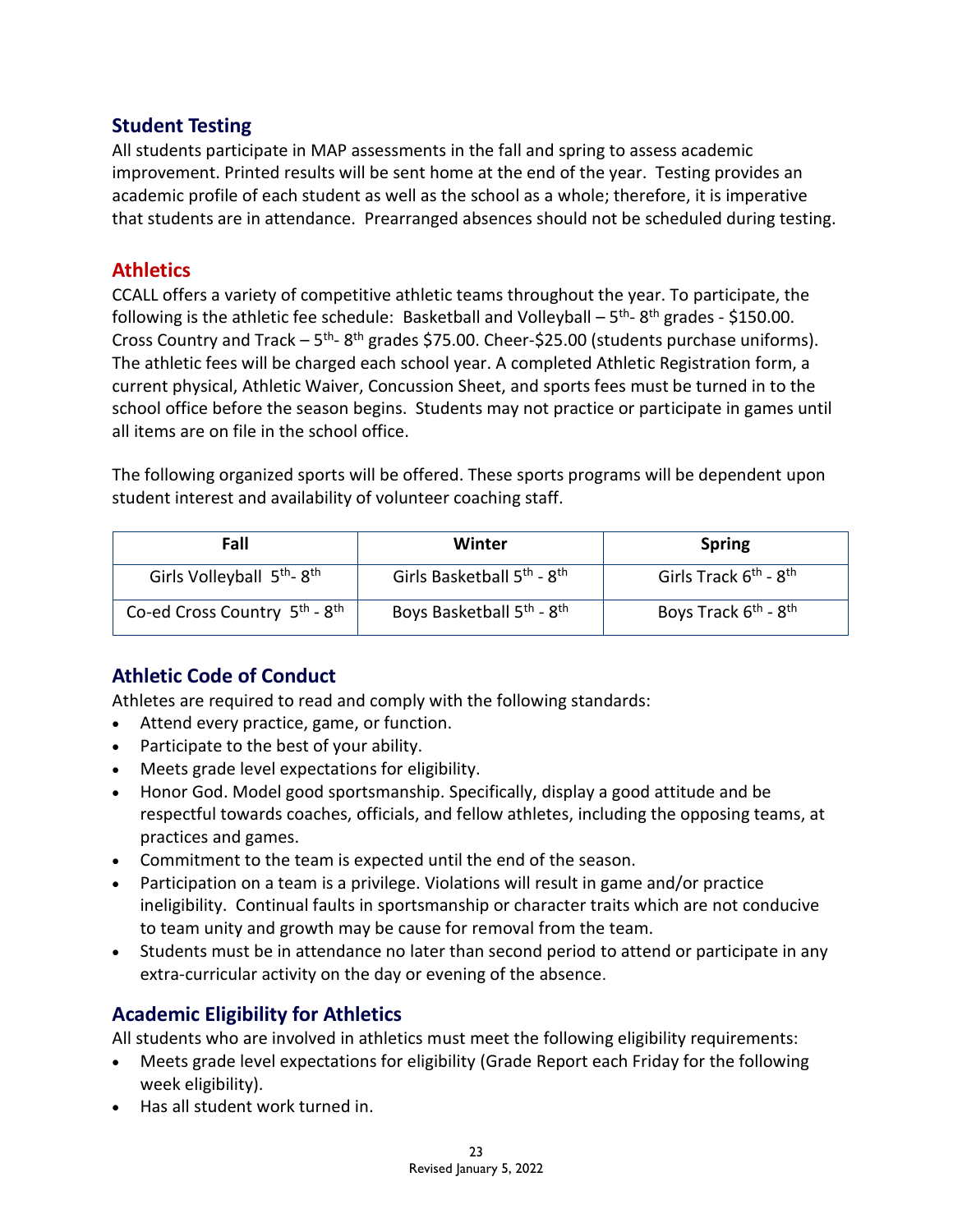- Does not fall below grade level expectations on report cards or progress reports.
- Behavior/Effort grades must be satisfactory. Failure to meet any of the above requirements will result in the inability to play in games until the next grading period.

### **Activities**

#### **Awards**

It is the desire of CCALL that students receive positive recognition throughout the year in a variety of areas.

- **Christian Character:** is awarded to a student who exemplifies Christ-like behavior
- **LifeSaver Awards:** These are awarded for exhibiting positive behavior, academic performance, or social achievement (Elementary only)
- **Athletic Awards:** is awarded for contribution to their respective team

#### **Chapel and Assemblies**

Chapel is an integral part of our mission of growing Christian students up in the Lord. It is held once a week. Parents are welcome to attend. Our purpose is to lead students into a group worship experience based on God's Word and to enrich their spiritual lives. Assemblies are used to highlight special speakers or events.

# **VII. Health Policy**

# **Health Attendance Policy**

To ensure the health of everyone, it is imperative that children who are sick stay home from school if they have had a fever in the last 24 hours of  $100^{\circ}$  F. or more, or have one or more of the following symptoms: earache, headache, sore throat, rash, or fatigue that prevents participation in regular activities, vomiting, diarrhea, open sores, lice, nits, or any other contagious illness. For suspected communicable skin infections such as impetigo, pinkeye, or scabies, the child may return twenty-four hours after starting antibiotic treatment.

#### **Allergies**

For students with severe allergies, an allergy care plan must be filled out and kept on file in the school office. The child's health care provider must sign this form, list the specific allergies, and in the case of food allergies, list all foods to avoid, give a brief description of how the child reacts to the food, and list any appropriate substitute food(s). Any necessary emergency equipment, such as epi-pens or inhalers, must be kept in the front office.

#### **Medications**

#### *Parent/Guardian Consent*

Medication will only be given with prior **written** consent of the child's parent/legal guardian. This consent (The Medication Authorization Form), will include the child's name, the name of the medication, reason for the medication, dosage, method of administration, duration (start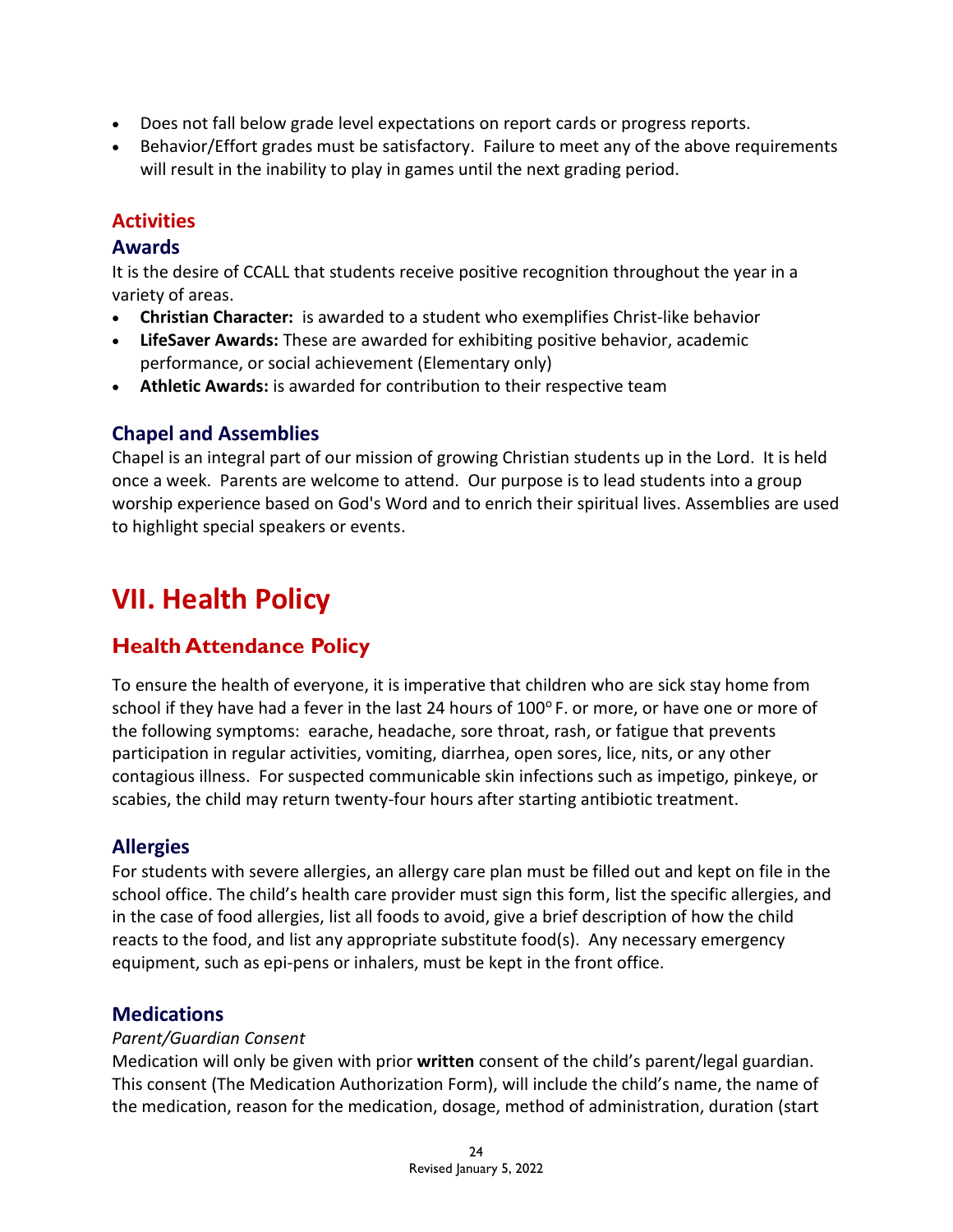and stop dates), special storage requirements and any possible side effects (use package insert or pharmacist's written information). All medication *must* be kept in the front office. Students should *not* be in possession of medication.

A parent/legal guardian is the only person authorized to give consent for the school to administer medication. Even with consent, the medication meets all the following criteria:

- The medication is over the counter and is one of the following:
	- Antihistamine
	- Non-aspirin fever reducer/pain reliever
	- Non-narcotic cough suppressant
	- Decongestant
	- Ointments or lotions intended specifically to relieve itching or dry skin
- The medication is in the original container and labeled with the child's name; *and*
- The medication has instructions and dosage recommendations for the child's age and weight.
- The medication is not expired; *and*
- The medication duration, dosage, and amount to be given does not exceed label-specific recommendations for how often or how long to be given. For all other medications the written consent may only cover the course of the illness.

### **Health Care Provider Consent**

A licensed Health Care Provider's consent, along with parent/legal guardian consent, will be required for prescription medications and all over-the-counter medications that do not meet the above criteria (including vitamins, supplements, and fluoride).

A Health Care Provider's written consent must be obtained to add medication to food or liquid. A licensed Health Care Provider's consent may be given in 3 different ways:

- 1. The provider's name is on the original pharmacist's label (along with the child's name, name of the medication, dosage, frequency (can NOT be given "as needed"), duration and expiration date); *or*
- 2. The provider signs a note or prescription that includes the information required on the pharmacist's label; *or*
- 3. The provider signs a completed Medication Authorization Form.

# **Medications for Chronic Conditions such as Asthma or Allergies**

For chronic conditions (such as asthma), the parent/legal guardian written consent must be renewed often. An individual care plan must be provided which lists symptoms or conditions under which the medication will be given.

#### **Emergency Supply of Medication for Chronic Illness**

For medications taken at home, we ask for a three-day supply to be kept with our disaster kit in case of an earthquake or other disaster.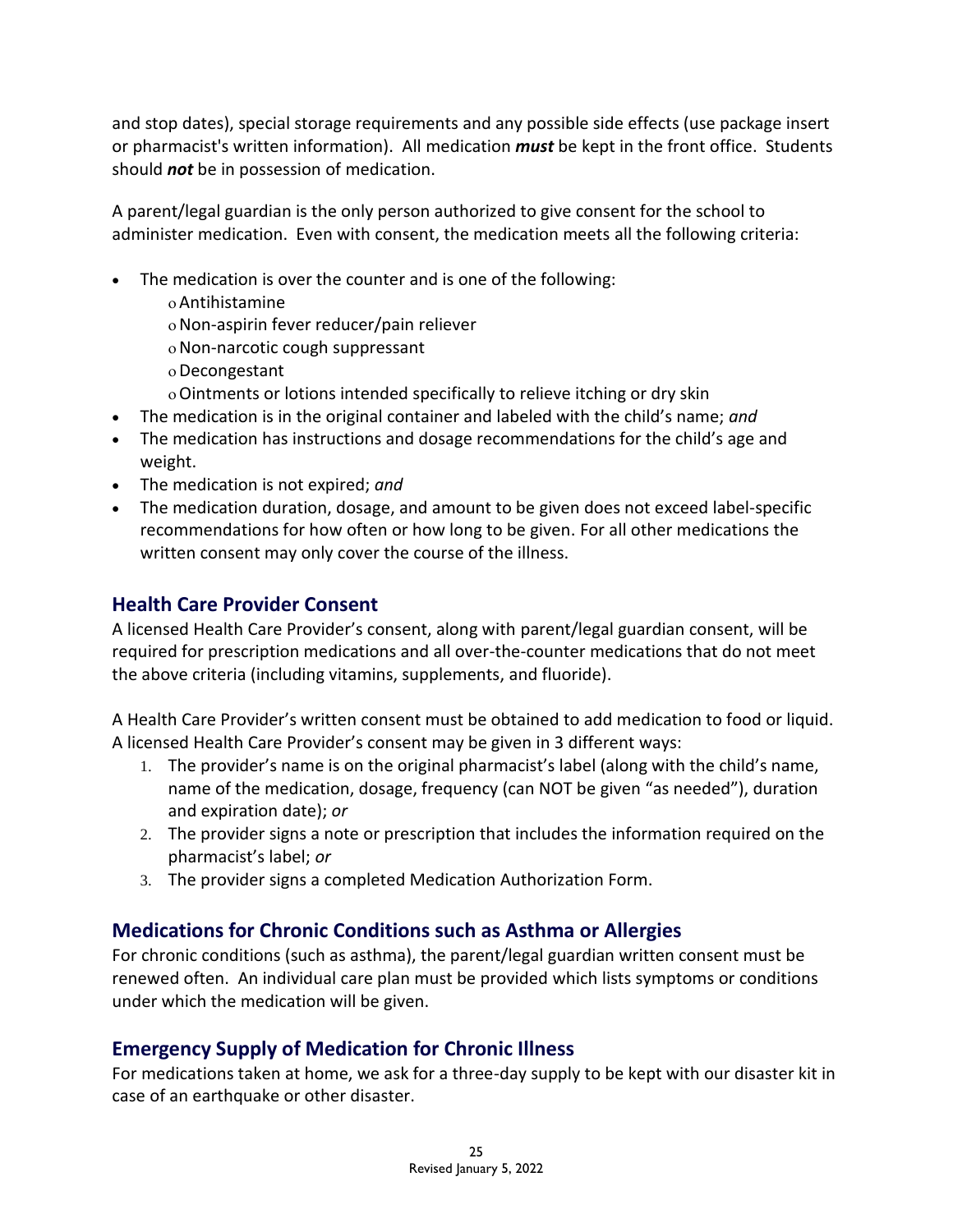# **Emergency Medical Care**

Emergency medical procedure/care may include, but is not limited to, the following:

- Attempt to contact the parent or guardian.
- Attempt to contact the parent through any of the persons listed on the emergency information form provided by the parent.

If the parent cannot be contacted, we will do one or more of the following:

- Call a physician or paramedic
- Have the child taken to an emergency hospital in the company of a staff member.

*Any expenses incurred in the procedure above will be the responsibility of the child's family.*

# **VIII. Middle School Student Guidelines**

# **Student Responsibilities**

- Attend school daily and on time.
- Move quickly from class to class. Enter each room quietly. Take your assigned seat and be ready to listen and work when the bell rings.
- Be prepared to work every day. Bring all necessary equipment and/or supplies to each class that is required for learning. Do your best every day.
- Do homework when assigned.
- Eat only in designated areas. **Chewing gum is prohibited on campus**.
- Physical and/or verbal violence is not acceptable behavior. Solve your problems biblically. (Matthew 5:23-24 and 18:15-20).
- Respect our campus, building, and property. Graffiti or defacing any part of the building will be disciplined. Clean up after yourself.
- Dress according to the dress code.
- Inappropriate behavior including social media, inappropriate texting, harassment, bullying, **on or off campus** by CCALL students may result in suspension or expulsion.
- Practice courtesy and consideration in association with fellow students as well as respect their person and property.
- Respect the authority of teachers, administrators, and staff members.
- Abstain from profanity and vulgar or abusive speech and actions.
- Do your own work. Do not give or receive help on tests or homework unless the teacher has granted this privilege on a project. See guidelines on cheating/plagiarism.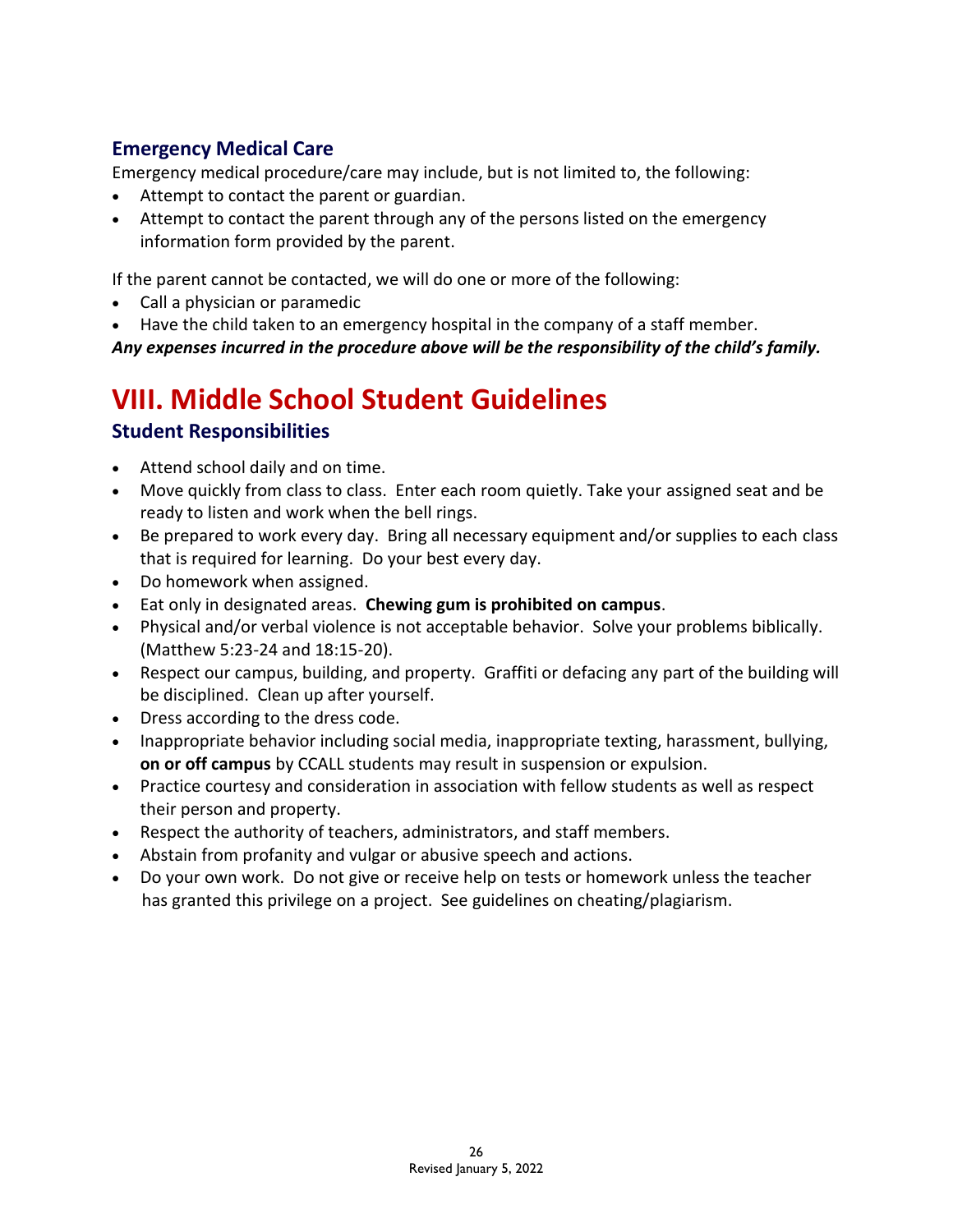### **Not Allowed on Campus:**

- Drugs
- Firearms
- Knives and other weapons
- Explosives
- Electronics; MP3 players, video recorders, video games
- Pornography
- Bullying/Fighting

# **Make-Up and Late Work**

Student assignments missed or not turned in during an absence is the student's responsibility. Work is to be turned in as defined by the teacher. A test, quiz, or assignment announced before a single day's absence will be made up on the day of return.

# **Standards for Assignments**

The standards for middle school written work are as follows:

- All assignments must be done neatly.
- A proper heading should be used in the upper right-hand corner as instructed by your teacher, if the assignment is hand-written.
- Use proper grammar, margins, punctuation, spelling, etc.
- All math must be done in pencil. All other assignments must be done in either **blue or black**  ink unless otherwise instructed by your teacher
- All typed and written work must show proficiency.
- Be on time with each assignment.
- Following an absence, students have one week to turn in missed work.
- Students need to refer to Classroom and ask the teacher for the missed assignments the day they return to class.

# **Cheating**

Cheating results in a conference with administration and parents. Cheating is defined as:

- Looking at another student's test or quiz paper
- Using a 'cheat sheet'
- Any form of communication during a test or quiz
- A student doing or copying another student's homework, project, or paper
- Plagiarism is defined as the theft and use of another person's ideas or writings as one's own, with or without the knowledge of the other person
- Forged parent signatures

# **Interpersonal Relationships**

CCALL promotes wholesome friendships among its students. In keeping with this, exclusive relationships of any kind, including cliques and boyfriend-girlfriend relationships, are not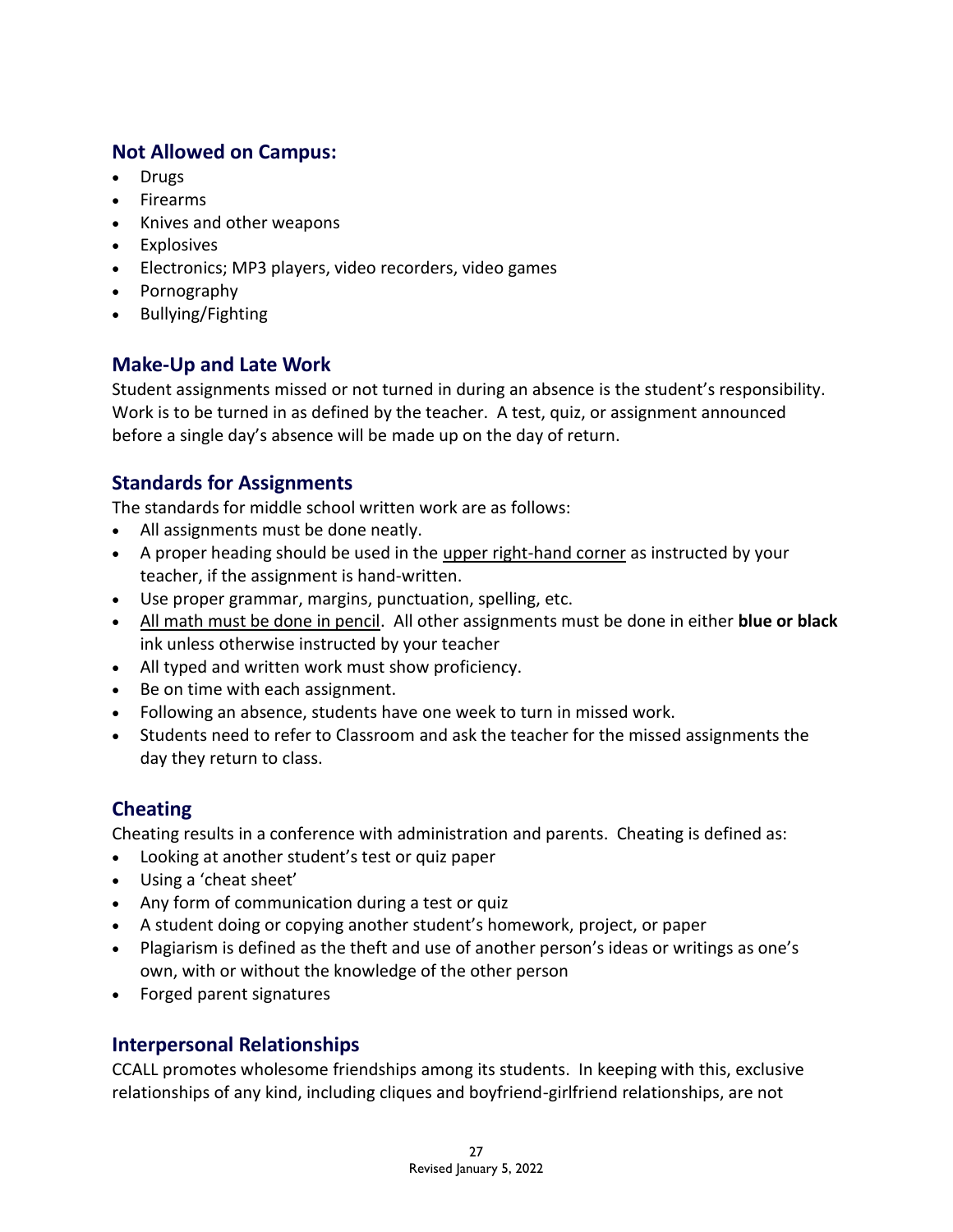encouraged. Exclusive "groups", "clubs", and "gangs" will not be permitted. Public displays of affection, including hugging, handholding, and kissing, are not appropriate. Therefore, we do not allow the following at school or at any school sponsored functions:

- Pairing off and separating from the main flow of students or activities.
- Physical contact that could be interpreted as having an affectionate or romantic intent.
- Bullying/harassment will result in automatic suspension and/or dismissal.

#### **Bullying or Harassment**

CCALL is committed to maintaining a school environment in which all individuals treat each other with dignity and respect which is free from all forms of intimidation, including provoking, exclusion, mean teasing, exploitation, disparaging social media posts, and harassment, including sexual harassment. Bullying or harassment is defined as verbal, visual, or intimidating physical conduct that denigrates or shows hostility or aversion toward an individual for any reason.

# **Disciplinary Actions**

The following are successive steps of disciplinary action that may be taken for any violations of the standards of conduct, dress, or attendance. Severe cases may skip steps. As the school partners with the home in training the student, school-parent communication is eagerly sought and earnestly desired through each level of discipline.

- **1. Verbal Warning by teacher or staff.**
- **2. Student is given a "strike". Discipline note sent home. Three "strikes" and student serves an after-school detention.**
- **3. Parent phone call or student sent to the office**
- **4. Student serves a before or after-school 1-hour detention**

Detentions will be used as corrective discipline for repeated and/or serious offenses. Students must complete a detention worksheet with no talking, resting, or eating. Students dismissed from detention for talking or misbehaving will be referred to the principal. Students will not be excused from detention to participate in student activities.

**5. Student serves an Out-of-School suspension.** 

**Out of School Suspension** (OSS) is used as a corrective discipline for severe cases or when a student fails to respond appropriately to school discipline and/or guidelines. A student may not be on campus any part of the day of the OSS and forfeits participation, including spectating, in any school activities for that day. Students may still do assignments and quizzes for the days serving OSS. If a test is missed, the student is responsible to make arrangements with the teacher to take the test.

**6. Student faces dismissal.** 

**Dismissal:** Dismissal means permanently removing a student from school. This decision will be made by the school administration in conjunction with the superintendent. To invoke dismissal, a student must have committed an act, or series of acts, that created a harmful school environment or disrupted the learning environment for other students and staff members to an extensive degree. Students who are dismissed may reapply for school